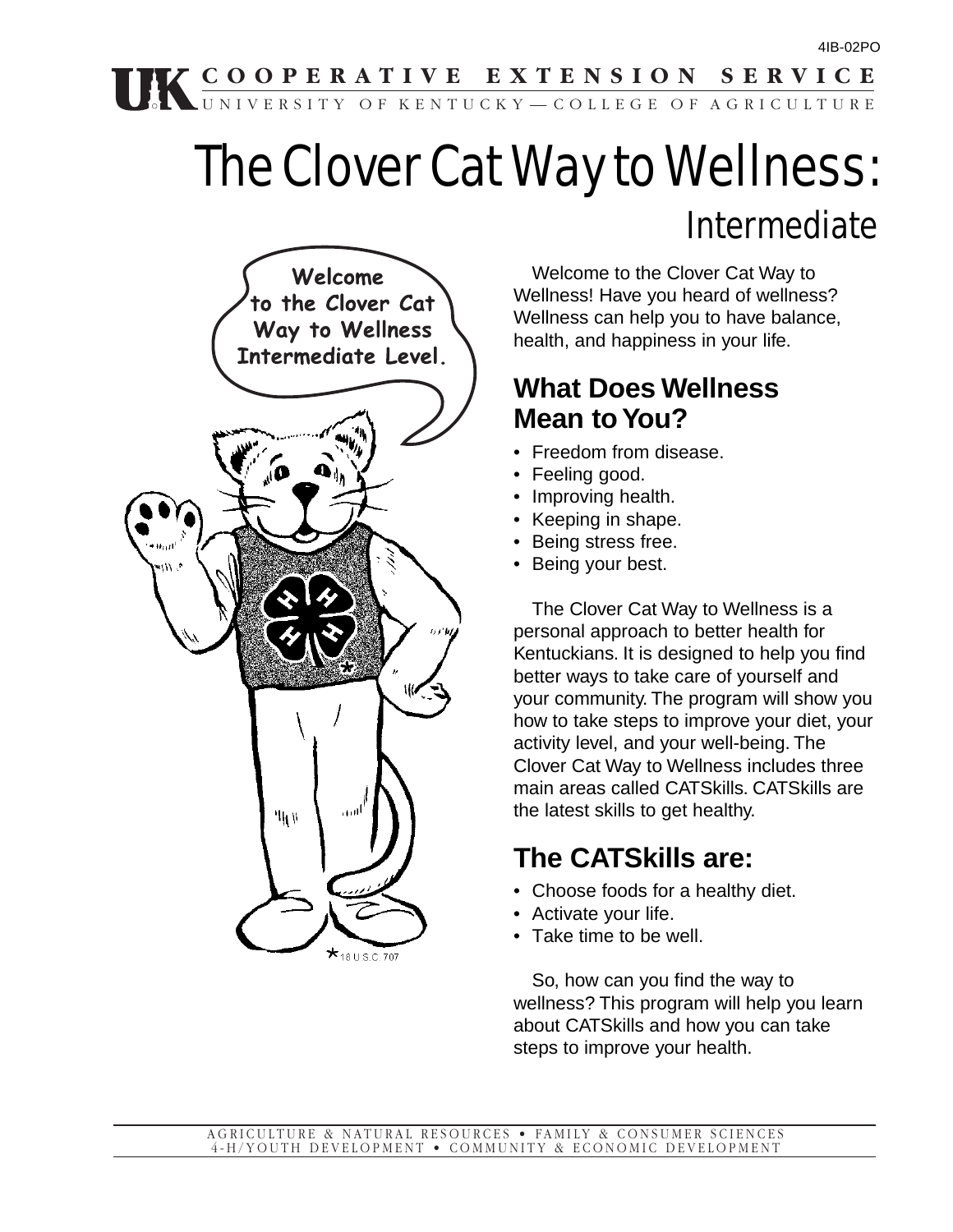

## **Clover Cat Way to Wellness: Choose Foods for a Healthy Diet**

Did you know that a healthy diet is a key way to achieve good health and to protect yourself from future diseases, such as cancer and heart disease? Eating a healthy diet can seem complicated but not when you use Pyramid Power! Pyramid Power means using the Food Guide Pyramid to guide your daily food choices.

The Food Guide Pyramid is a resource of what we need to eat each day based on the U.S. Department of Agriculture's (USDA) dietary guidelines. Pyramid Power gives an outline of the number of servings you need to eat each day from a variety of food sources to maintain a healthy weight and receive the proper amount of nutrients. Not every food or every food group contains all the essential nutrients, vitamins, and minerals. By choosing foods from each group, you can add variety and new tastes to your diet while staying fit and healthy. The Food Guide Pyramid consists of six food groups, but we will reduce that number to four to simplify your busy life!

## **Build a Base**

Foods from the base of the pyramid should make up most of your daily diet. Base foods are high in complex carbohydrates, which provide lots of energy for your body to function properly. Do you enjoy cereal or waffles for breakfast? How about toast? A sandwich made with whole-grain bread for lunch is a nice option. Pizza, burritos, rice, and pasta provide healthy base carbohydrates. Shoot for six to 11 servings each day. Chances are, these are some of your favorite foods.

### **What Is a "Build a Base" Serving?**

- One slice of bread or half a hamburger bun. (A sandwich counts as two servings.)
- 1/2 cup of cooked pasta or rice.
- 3/4 cup of breakfast cereal.
- 4 crackers.
- 1 4-inch pancake.
- 1 6-inch tortilla.
- Half a bagel or English muffin.

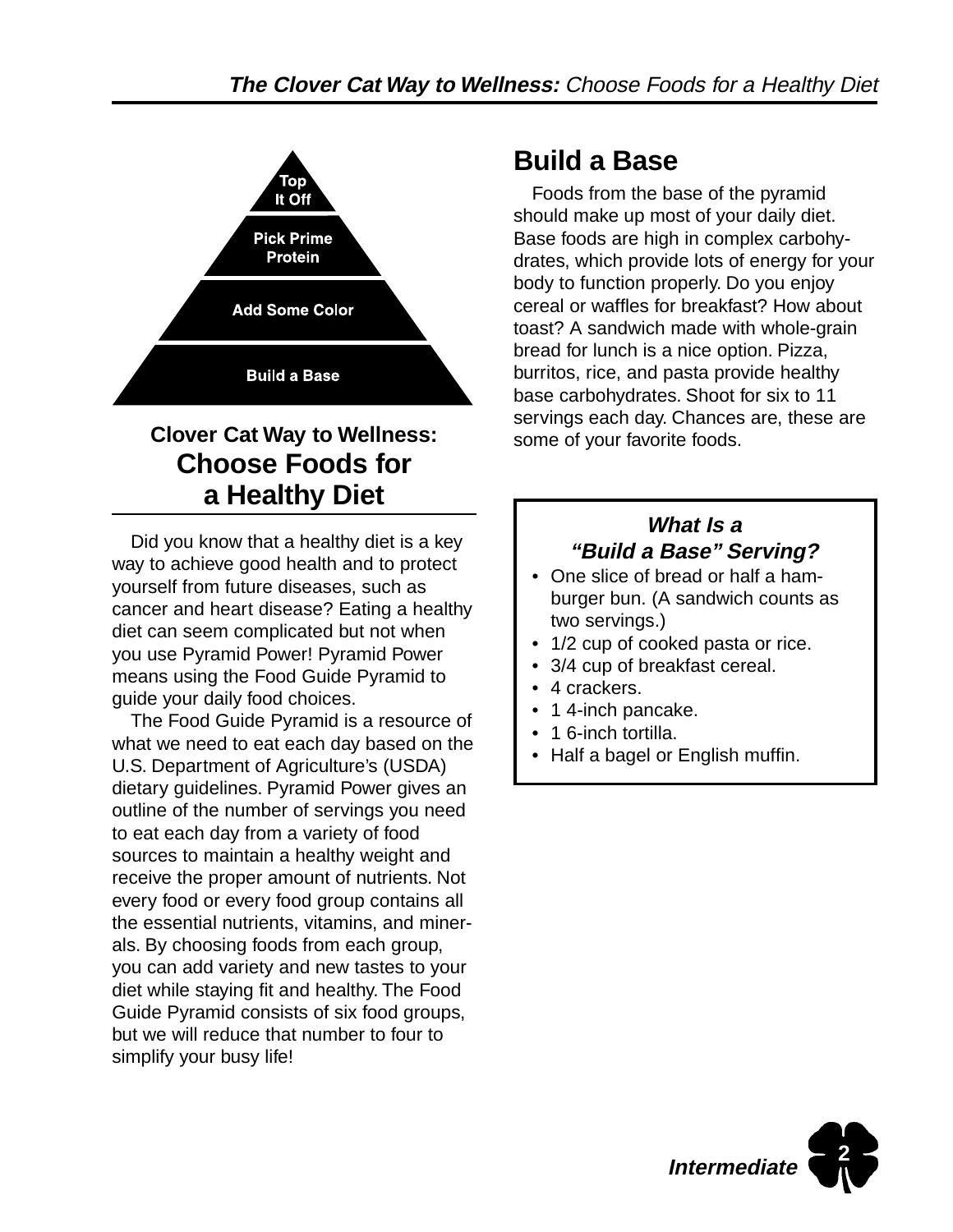## **Add Some Color**

Adding color to your diet means eating plenty of fruits and vegetables. Fruits and vegetables are a great source of vitamins and minerals, and they taste great.

Five-a-Day should be your motto for fruits and veggies. Consuming five servings each day will provide your body with a wealth of nutrients and provide protection against many diseases, including some types of cancer. Try to consume a few different colors each day to equal five servings. Eat a red tomato, a green salad, an orange carrot, and a yellow banana, and drink a glass of orange juice. That's Five-a-Day the colorful way! Eat a rainbow of healthy foods for a colorful diet. Who wants a dull, boring meal when adding color is so healthy and easy?

## **Pick Prime Protein**

Picking prime protein means looking for low-fat choices of meat and meat substitutes or milk and dairy products. Protein helps build muscle and provides your body with the materials required for proper growth.

Turkey breast, lean beef, and lean pork are healthy meat sources of protein. Healthy meat substitutes include peanut butter, beans and legumes, and soy foods. Low-fat or skim milk and low-fat cheeses are excellent dairy sources of prime protein. Aim for two to four servings of dairy each day and two servings of meat or meat substitutes to make sure you are getting enough protein. Dairy products are also a great source of calcium and vitamin D, both important for strong bones and teeth.

### **What Is an "Add Some Color" Serving?**

- Half a banana or grapefruit.
- A medium apple, orange, or peach.
- 1 cup strawberries.
- 3/4 cup of 100 percent juice.
- 1 cup raw, leafy vegetables (spinach, cabbage, lettuce).

• 1/2 cup cooked vegetables (broccoli, carrots, cauliflower).

## **What Is <sup>a</sup>**

#### **"Prime Protein" Serving?**

- 1 cup of skim milk or yogurt.
- 1 to 2 ounces of low-fat cheese.
- 2 to 3 ounces of lean meat, poultry, or fish (the size of a deck of cards).
- 4 ounces of soy food.
- 1 egg.
- 1/2 cup of cooked beans or lentils.

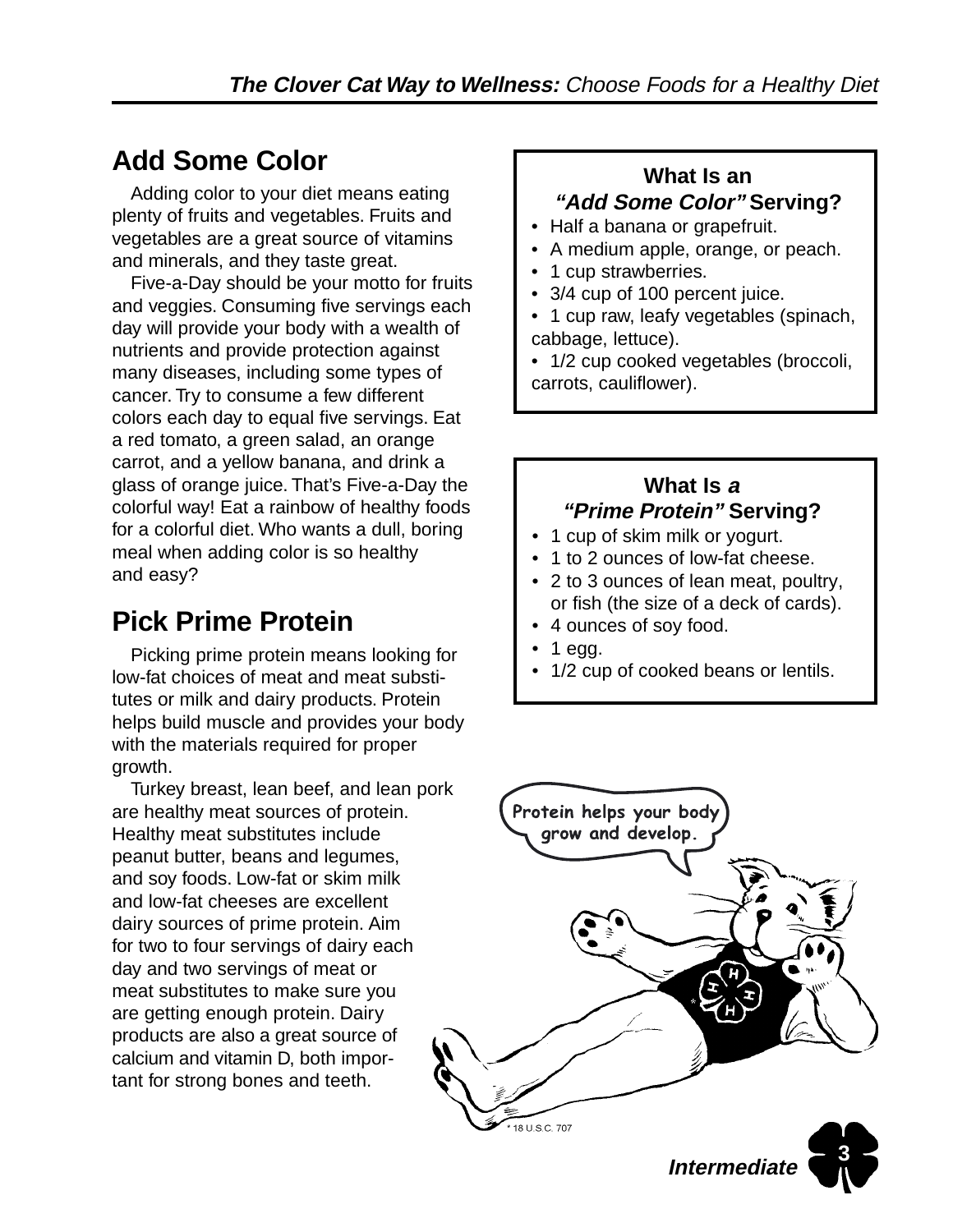#### **A Word on Calcium**

Dairy foods are high in protein and calcium. Calcium is essential in building and maintaining strong bones. People who do not get enough calcium are at risk of developing osteoporosis later in life. This is a condition in which the bones become weak and brittle. Often people suffer fractures and pain. Calcium can also help you achieve a healthy weight. So, how can you get enough calcium? Milk, yogurt, and cheese are all good sources of calcium. You can also find calcium in broccoli, calciumfortified orange juice and cereal bars, and fortified soy milk and soy cheese.

## **Top It Off**

Pyramid Power focuses on healthy choices, such as breads and cereals, fruits and vegetables, and lean meats and low-fat dairy products. We often add flavor to these foods with added fats and sweeteners. Try to use fats and sweets in small amounts to "top it off." Too much fat or sugar is bad for your health, but a little sweet tooth can provide stress relief and pleasure in eating. Just make sure you don't overdo it. Try to use fats and sweets sparingly, as shown by the small tip of the pyramid. Use low-fat or reduced-fat dressings or mix regular with fat-free to put on salads. Avoid soda and candy, which are loaded with sugar. If you keep your fatty food and sugar intake to a minimum, your body will thank you for it.



**U.S.D.A. Food Guide Pyramid** United States Department of Agriculture

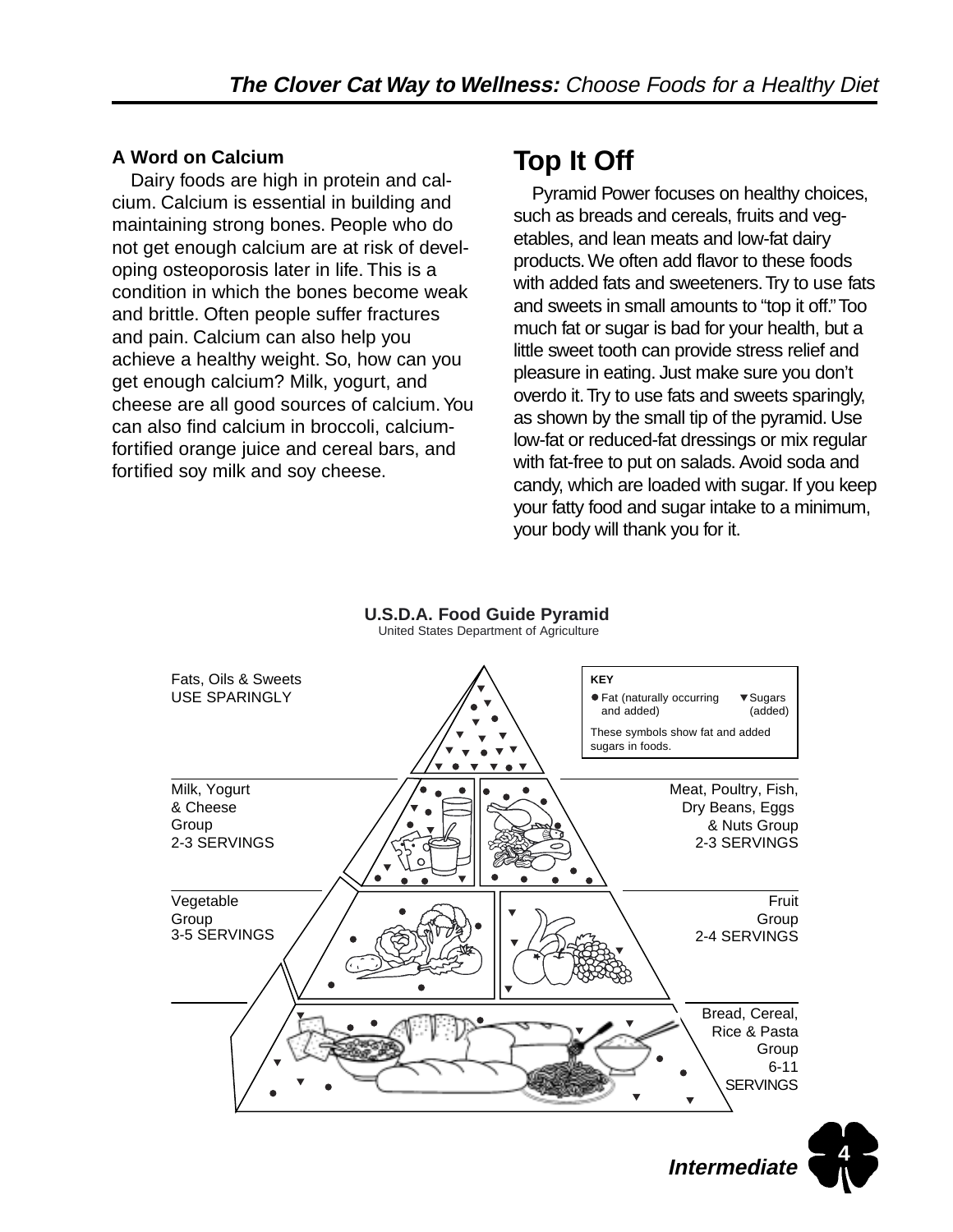### **The Clover Cat Way to Wellness:** Choose Foods for a Healthy Diet

#### **Activity**

Write down everything you ate yesterday, including beverages. Try to estimate food amounts. Complete the Personal Pyramid Profile. Use the Food Guide Pyramid and the portion size reference sheet to help you. Compare your Personal Pyramid Profile with the Food Guide Pyramid. Did you eat at least five servings of fruits and vegetables? How many dairy servings did you eat? Did you eat any whole grains, such as whole-wheat bread, oatmeal, and brown rice? How much fat and sugar (the tip of the pyramid) did you have? What can you do to improve your pyramid profile?

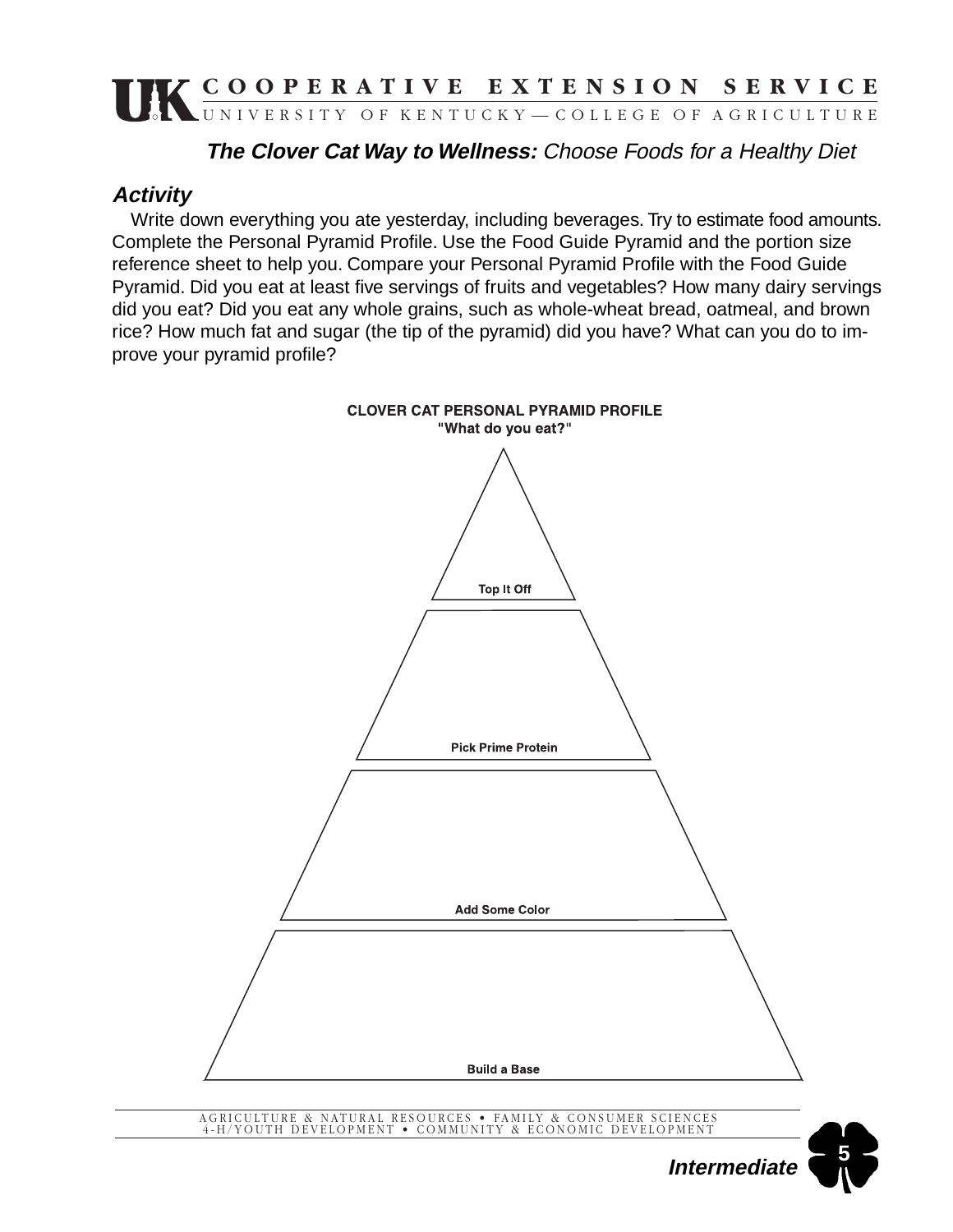**The Clover Cat Way to Wellness:** Choose Foods for a Healthy Diet

The average family of five spends about \$90 each week on groceries. That's \$4,680 each year!

## **Smart Shoppers**

Grocery shopping can be an intimidating and expensive experience. Grocery chains and food companies have made the purchasing of food a major event. As soon as you enter the store, you are bombarded with advertisements, sale signs, free samples, price comparisons, and weekly specials. Grocery store advertisements serve the same purpose as television commercials. They are trying to sell you their product and lots of it. And they do a great job, because the average family of five spends about \$90 each week on groceries. That's \$4,680 each year! Shoppers that go into a grocery store blindly, without a list or any item in mind, tend to spend more and purchase more products than intended. However, keeping your grocery bill in check is easy if you take the time to plan out the shopping experience.

## **Supermarket Shuffle**

If you have ever visited the grocery store with your parents, you know how confusing it can be. So many aisles. So many choices. So little time. The shopper is faced with an endless barrage of products, from cookies and crackers to snack cakes and soda. Grocery stores often place expensive "impulse" items at eye level to encourage shoppers to purchase them. These items often include name brand snacks, drinks, laundry detergents, and cleaning products.

Many of the snacks are loaded with sugar, fat, and sodium, which are not so good if you are eating with Pyramid Power. Making the most of your shopping experience can be tough.

How can you shop the Clover Cat way? It's easy! Just take it outside—

to the outside aisles, that is. You can find plenty of healthy choices in the inside lanes, such as pasta, rice, cereals, and canned and frozen fruits and vegetables. But you can complete most of your Personal Pyramid shopping by staying in the outside lanes. Milk, cheese, yogurt, and other dairy products; eggs and fresh cuts of meat; bread; and produce are typically found in the outside lanes of most supermarkets. Visit the inside lanes only for the Pyramid foods that can be found there or for an occasional treat. Avoiding the middle lanes can save money, discourage impulse buying, and keep your diet healthy.



Will W

18 U.S.C. 707

 $\mu/\mu$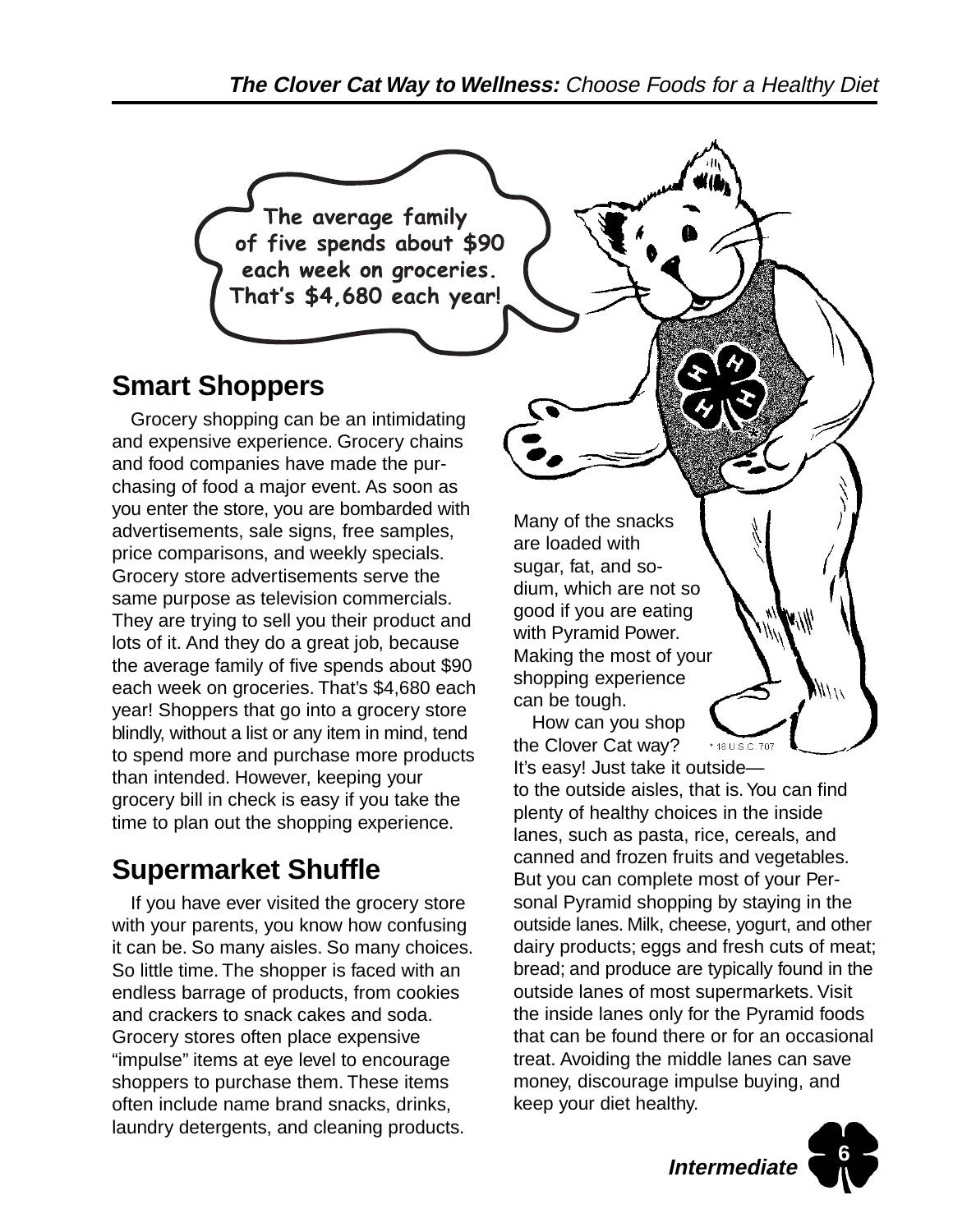## **Shopping Tips**

- **Look for coupons, rebates, and free offers.** You can easily find sale coupons in local or national papers, magazines, mail, or on the Internet. Coupons can put a major dent in your grocery bill.
- **Don't shop hungry**. If you go to the grocery store feeling hungry, you may buy items you do not need. Eat before going grocery shopping to resist that urge to splurge.
- **Plan menus around sales.** Look for sales and specials, especially meat products, in your local paper. You can plan your weekly menu around sale items and save money.
- **Buy fruits and vegetables in season.** Certain fruits and vegetables, such as berries, melons, tomatoes, and squash can be quite expensive when they are out of season during the late fall and winter months. Enjoy these foods during the spring and summer when they are cheaper. Apples, oranges, bananas, green beans, and other items are generally available all year.
- **Shop at price clubs and discount stores.** Price clubs and discount stores buy their goods in large volume and are often able to offer lower prices to their customers. You can often save even more if you buy large volumes of products. If you have room for a 10-pound tub of peanut butter, go for it! You will save money.
- **Avoid those trips to the convenience store.** Convenience stores generally charge higher prices than the larger chains. If you forget an item while shopping or just need to make a quick stop for one item, it is not a problem. Just don't make it a habit.
- **Use "house" brands when possible.** Many large grocery chains offer food products under their company name. These products are of comparable quality to many national brands and are generally cheaper. Give the house brands a try and see if you can tell the difference.
- **Get the whole family involved.** If everyone is in charge of finding a list of items, you can shorten your time in the grocery store. Just make sure everyone sticks to the list!
- **Make a list.** This is probably the most important tip for grocery shopping. Making a list gives you an outline of what you need, saves money by discouraging impulse buying, and gets you in and out of the store fast. You are more likely to get all the foods you need for a healthy diet and keep your food costs within your budget.

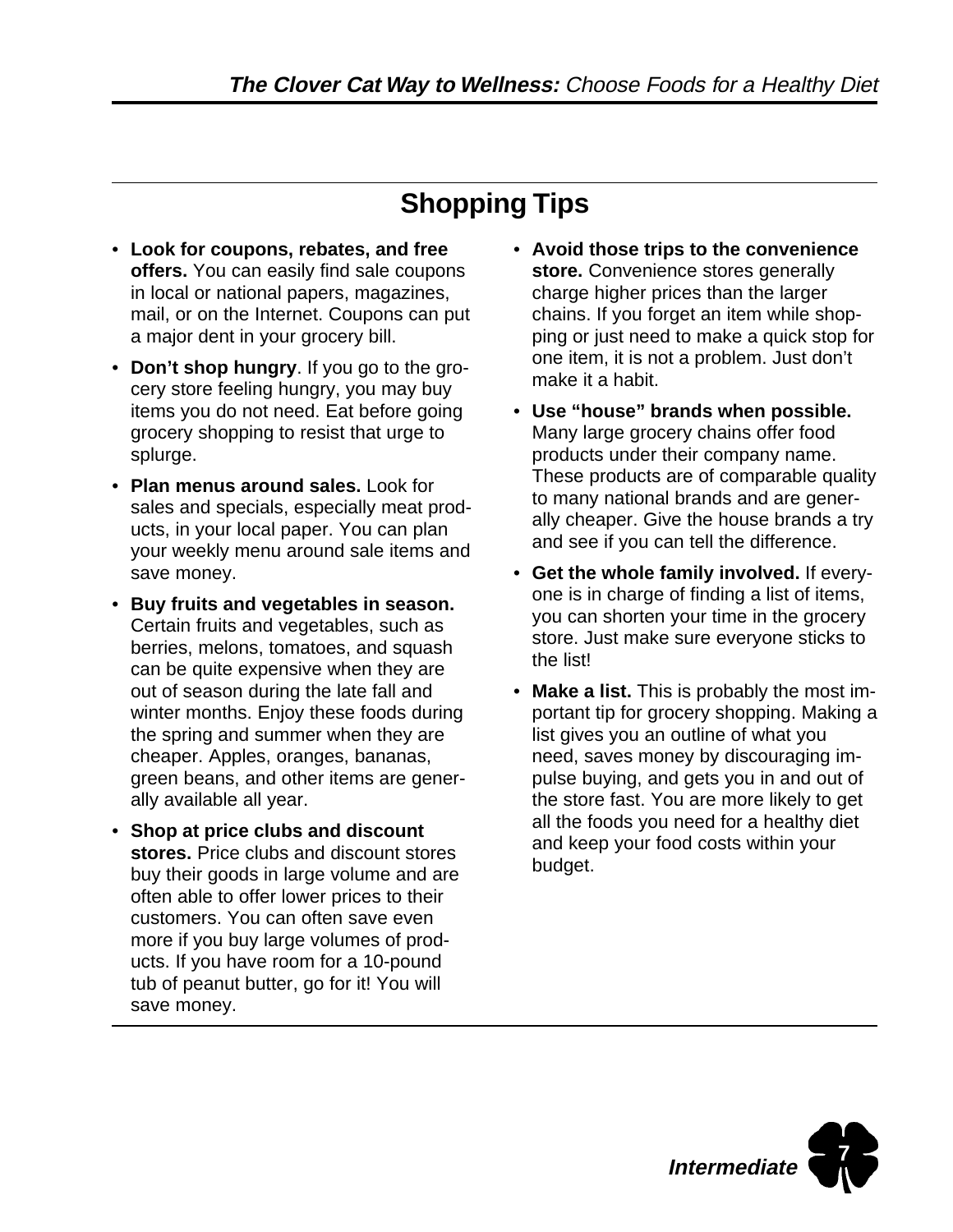### **The Clover Cat Way to Wellness:** Choose Foods for a Healthy Diet

### **Activity**

Divide into small groups to compose a weekly dinner menu. Each group can create a fiveday dinner menu and calculate the cost. Each group should have a selection of coupons and rebate offers. Recalculate the menu cost using the coupons. Compare and contrast the price differences and discuss.

### AGRICULTURE & NATURAL RESOURCES • FAMILY & CONSUMER SCIENCES 4-H/YOUTH DEVELOPMENT • COMMUNITY & ECONOMIC DEVELOPMENT

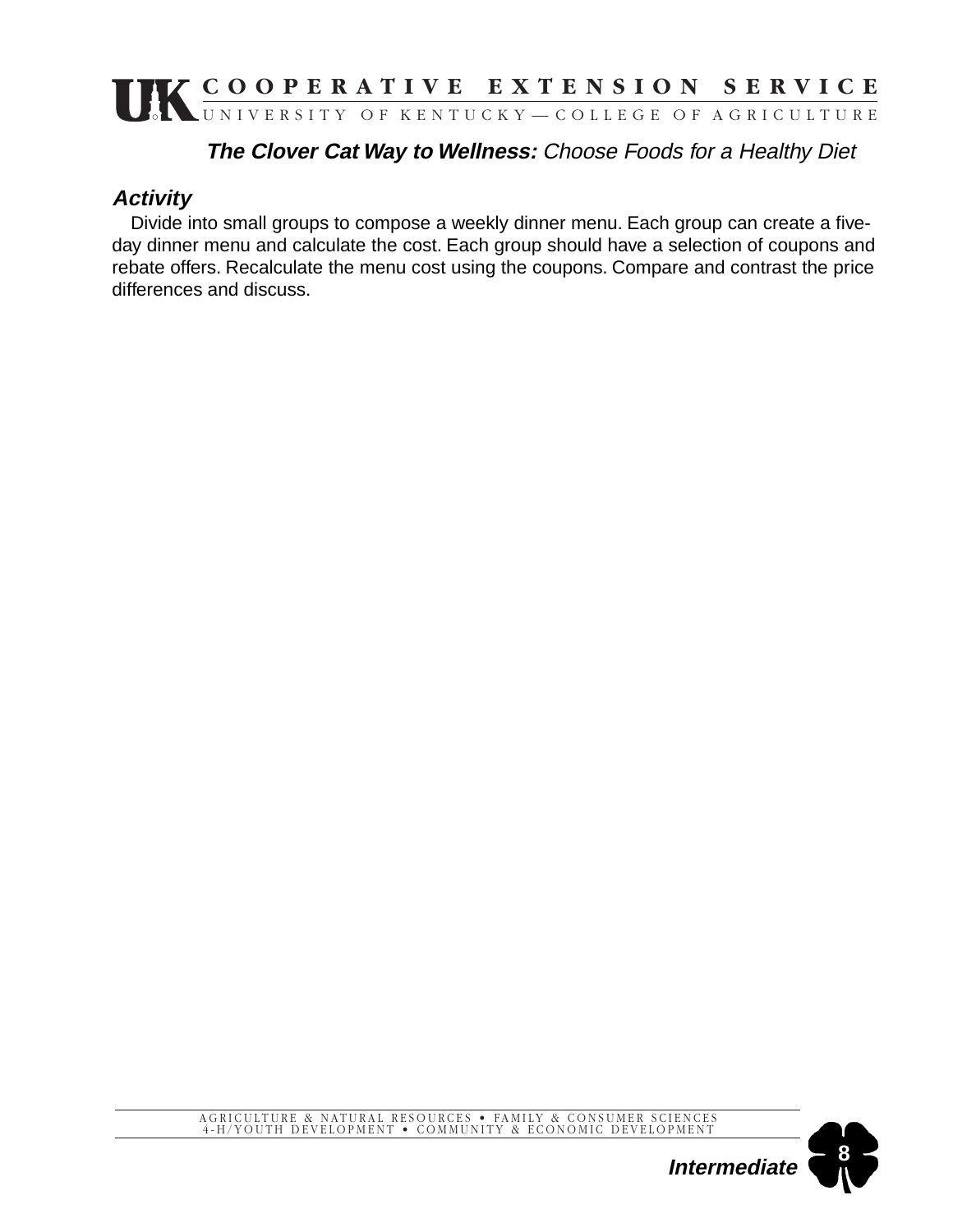### **The Clover Cat Way to Wellness:** Choose Foods for a Healthy Diet

### **Activity**

Think about where your family shops for groceries. Do you go to Kroger, Wal-Mart, Sav-A-Lot, or another store? Draw a simple map of the store where your family shops. Think about how the different foods are arranged. You do not have to remember all the aisles but just draw a basic map. Get into groups of three to four and label where the healthy pyramid foods are. Where are the base foods, such as bread, rice, and pasta? Where do you find the colorful fruits and vegetables? Where are the prime proteins? What do you like to top it off?

## **Grocery Map**



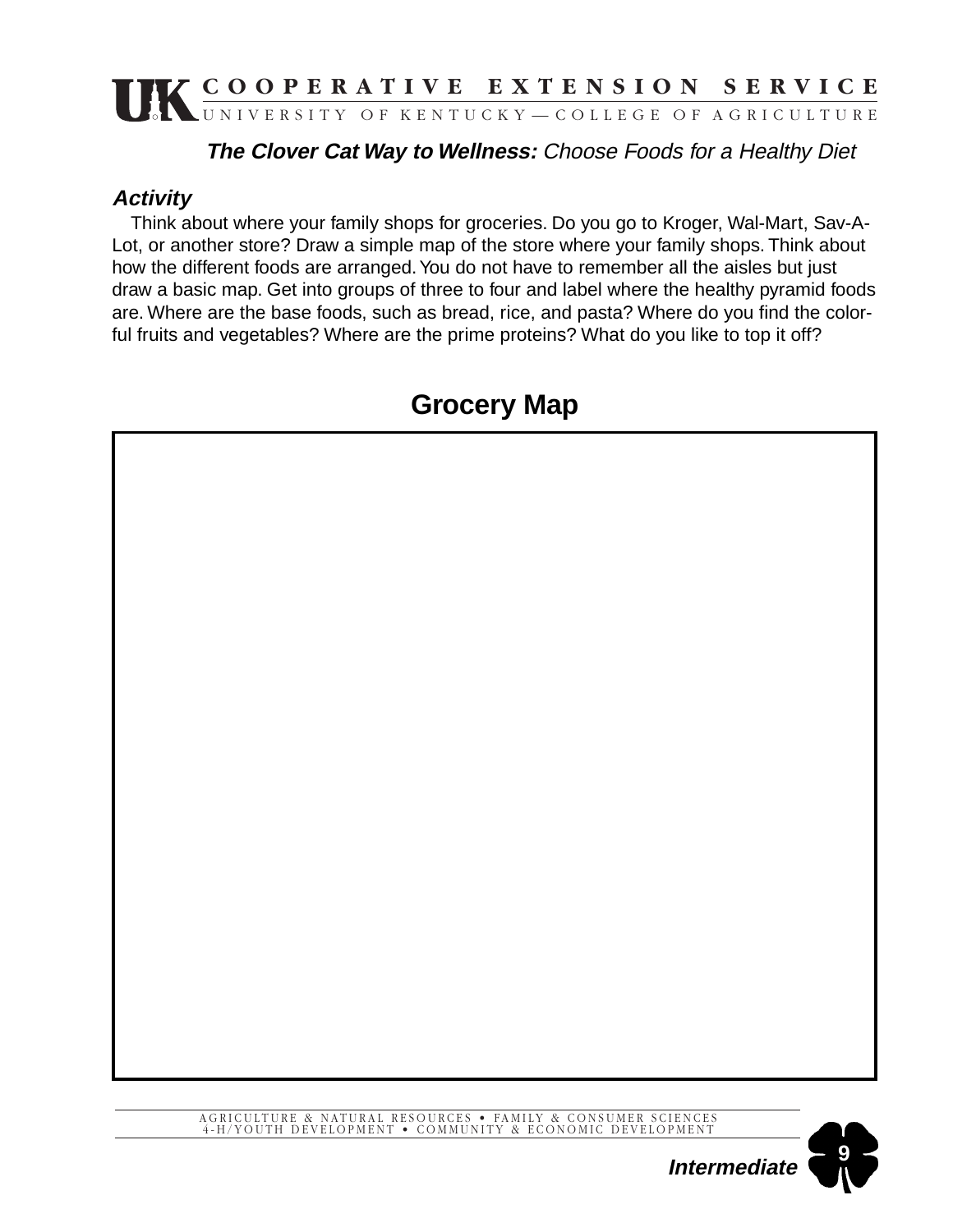Picking great-tasting fruits and vegetables can be easy when you use your senses.

## **Fresh Produce Makes Sense**

If you have been in a grocery store recently, you have probably noticed the large selection available in the produce section. There are more varieties of fruits and vegetables available today than ever before. A simple visit to the apple section can present the consumer with many choices, from Red Delicious to Fuji to Granny Smith. There are many exotic fruits, such as star fruit, Asian pears, ugli fruit, and pineapples, that many people have never experienced. With so many choices, it can be difficult for consumers to know how to pick a good, ripe piece of fruit or vegetable. How can you be a smart shopper for fresh produce? It's easy. Just use common sense! Picking great-tasting fruits and vegetables can be easy when you use your senses.

## **Tips for Picking Produce**

- **Look for bright, vibrant colors when choosing produce**. Be on the lookout for bruises, slimy or wrinkled skin (unless it's an ugli fruit), and soft spots.
- **Smell the produce.** Does it smell fresh or sweet? Does it smell old, bad, or rotten?
- **Feel for bruises and mushy spots.** Ripe produce is often firm and crisp to the touch, not limp and rubbery.
- **Listen to a produce manager.** Don't be afraid to ask questions about produce you are not familiar with. Produce managers can be a big help in selecting good, fresh produce. After all, it's their job!

# **Check Out These Tips from the United States Department of Agriculture**

- Buy produce when it is in season. It will generally be of higher quality and less expensive. Ask the produce manager about in-season produce.
- Buy only what you need. Fruits and vegetables can go bad quickly, so only buy enough to last about one week. Ask the produce manager what produce needs to be refrigerated.



**Intermediate**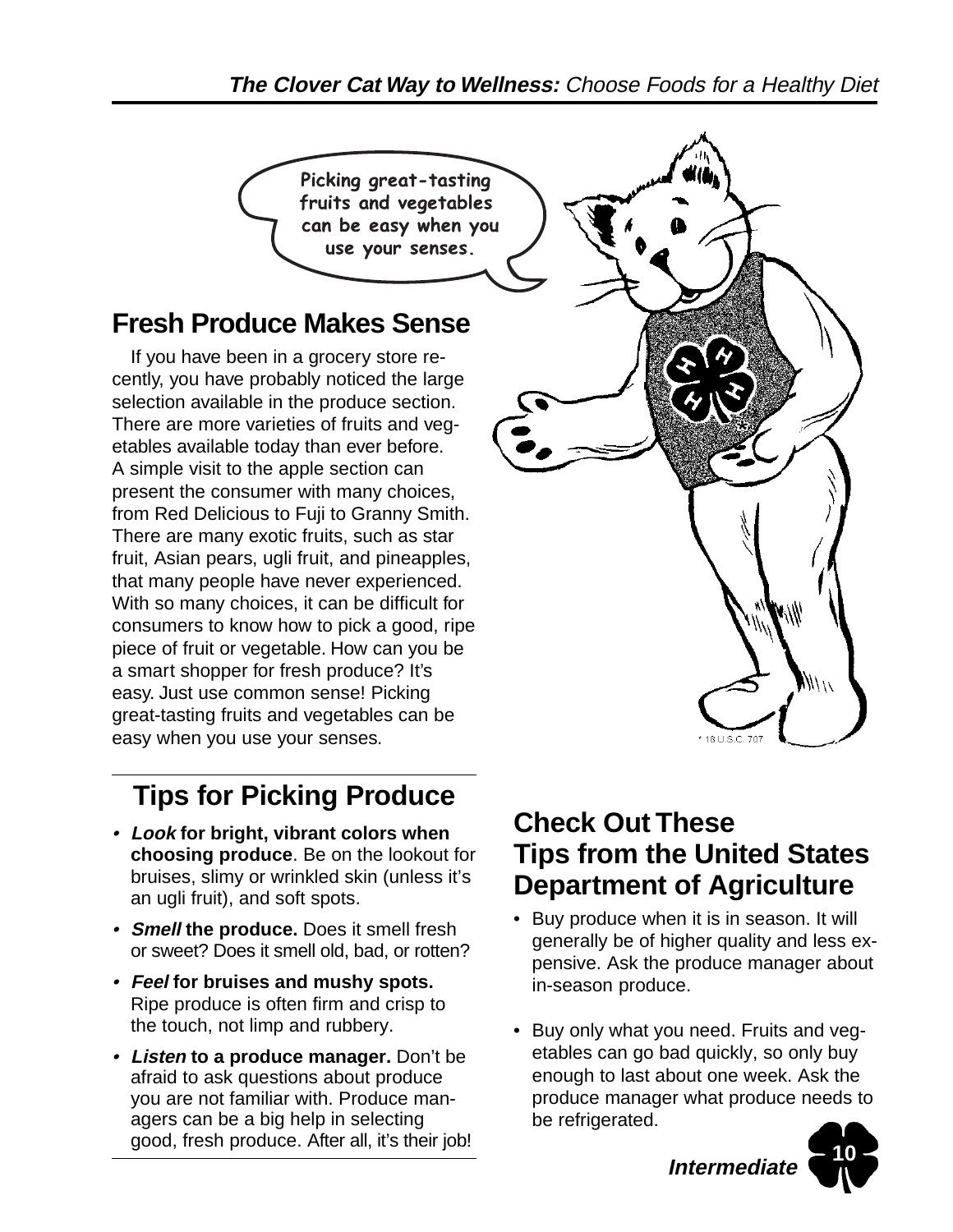### **The Clover Cat Way to Wellness:** Choose Foods for a Healthy Diet

### **Activity**

Have you ever noticed what types of fresh fruits and vegetables are served in the school cafeteria? Divide into groups of four to five. Each group should think of three questions to ask the school foodservice director about how she or he buys and uses fruits and vegetables in your school. Have a meeting with the foodservice director of your school and find out the answers. Where does she buy fruits and vegetables? Does he buy produce in season? How does she use the fruits and vegetables? Over the next week, watch for fruits and vegetables in the cafeteria and try something new.

### AGRICULTURE & NATURAL RESOURCES • FAMILY & CONSUMER SCIENCES 4-H/YOUTH DEVELOPMENT • COMMUNITY & ECONOMIC DEVELOPMENT

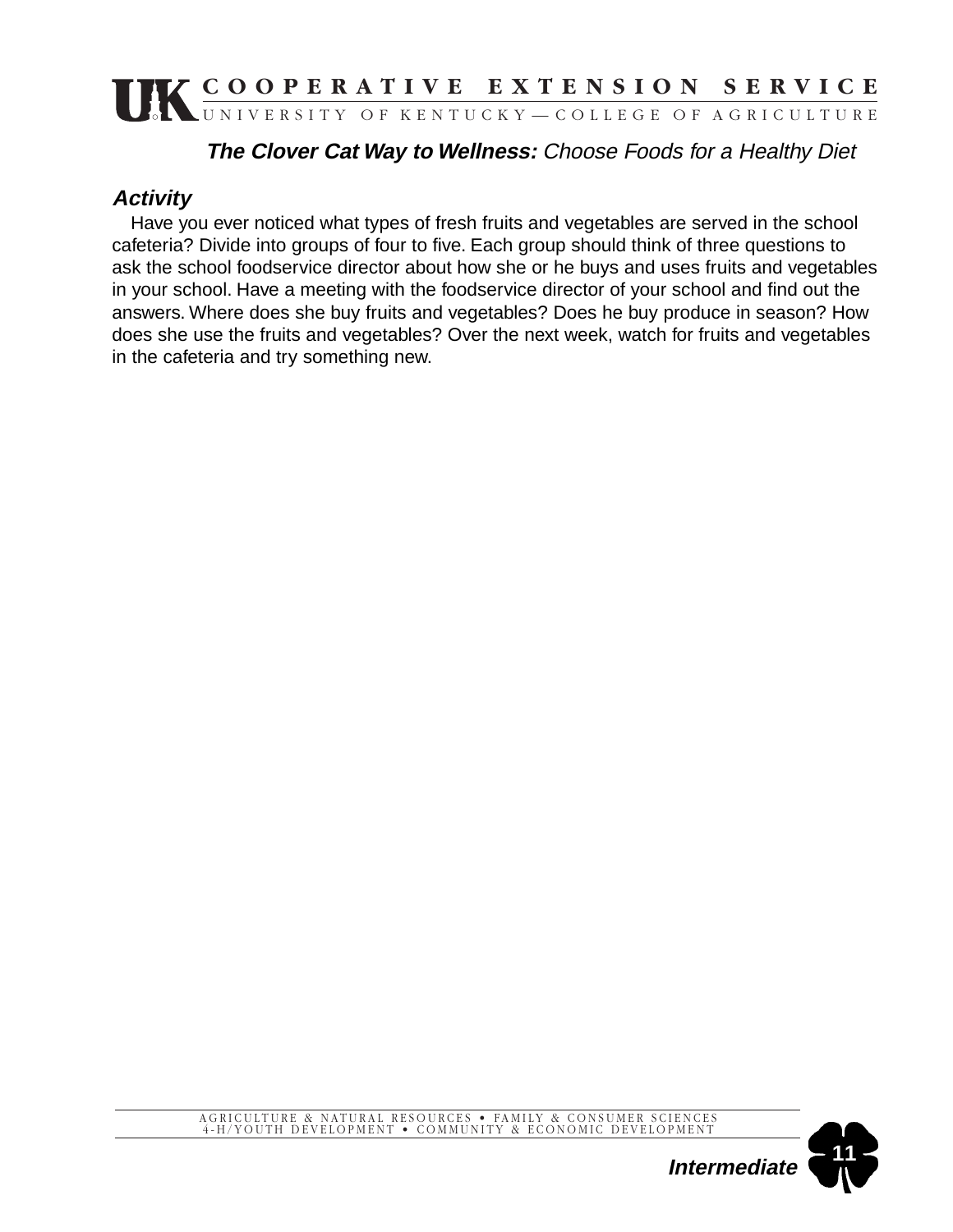

## **Clover Cat Way to Wellness: Activate Your Life**

Did you know that physical activity tends to decrease as you get older? The biggest decline is often seen in the late teen and early adult years. Young people today have more activities to choose from than ever before, from television to computers to video games. Unfortunately, physical activity is often left out of the mix. But it's easy to include daily activity in your life. Any activity is worthwhile as long as it gets you moving. According to researchers, even light to moderate activity (gardening or going for a walk) can improve overall health and decrease your risk of disease. Best of all, studies show that active kids and teens will be active adults. What are you waiting for?

Use the pyramid approach to activate your life. Make activity a daily habit. Try to walk and build strength. Take activity breaks when you have been sitting a while.

## **Tips for Daily Activity**

- **Focus on the process, not the outcome.** Life-long fitness is a journey. Don't worry about the outcome—just concentrate on participating in a physical activity for 30 minutes most days of the week.
- **Activity equals good health.** Physically active kids and teens tend to have lower blood pressure and higher HDL (good) cholesterol than those who are less active. Daily activity also promotes longterm weight loss and weight maintenance in overweight people.
- **Activity benefits everyone.** Not everyone can be the star quarterback or highflying basketball standout. However, anyone can benefit from regular exercise. Regular activity reduces your risk of heart disease, high blood pressure, diabetes mellitus, and many forms of cancer. Exercise also improves self-esteem and mental health and builds strong bones.
- **Do what you like.** Any activity is a good activity. Organized sports, such as football, basketball, baseball, and soccer, are great for staying in shape and learning how to be part of a team. But there are a number of great activities you can participate in alone or with your friends. Jump rope or take a walk. Do some push-ups and sit-ups. Roller blade or visit a skate park.
- **Fitness can be rewarding in more ways than one.** Physical activity is important for your physical and mental health. It can also be profitable. Start your own neighborhood lawn mowing service (walking, of course) or dog walking enterprise. Help your parents out in the garden or wash their cars. Complete your activity for the day and make a few bucks in the process.

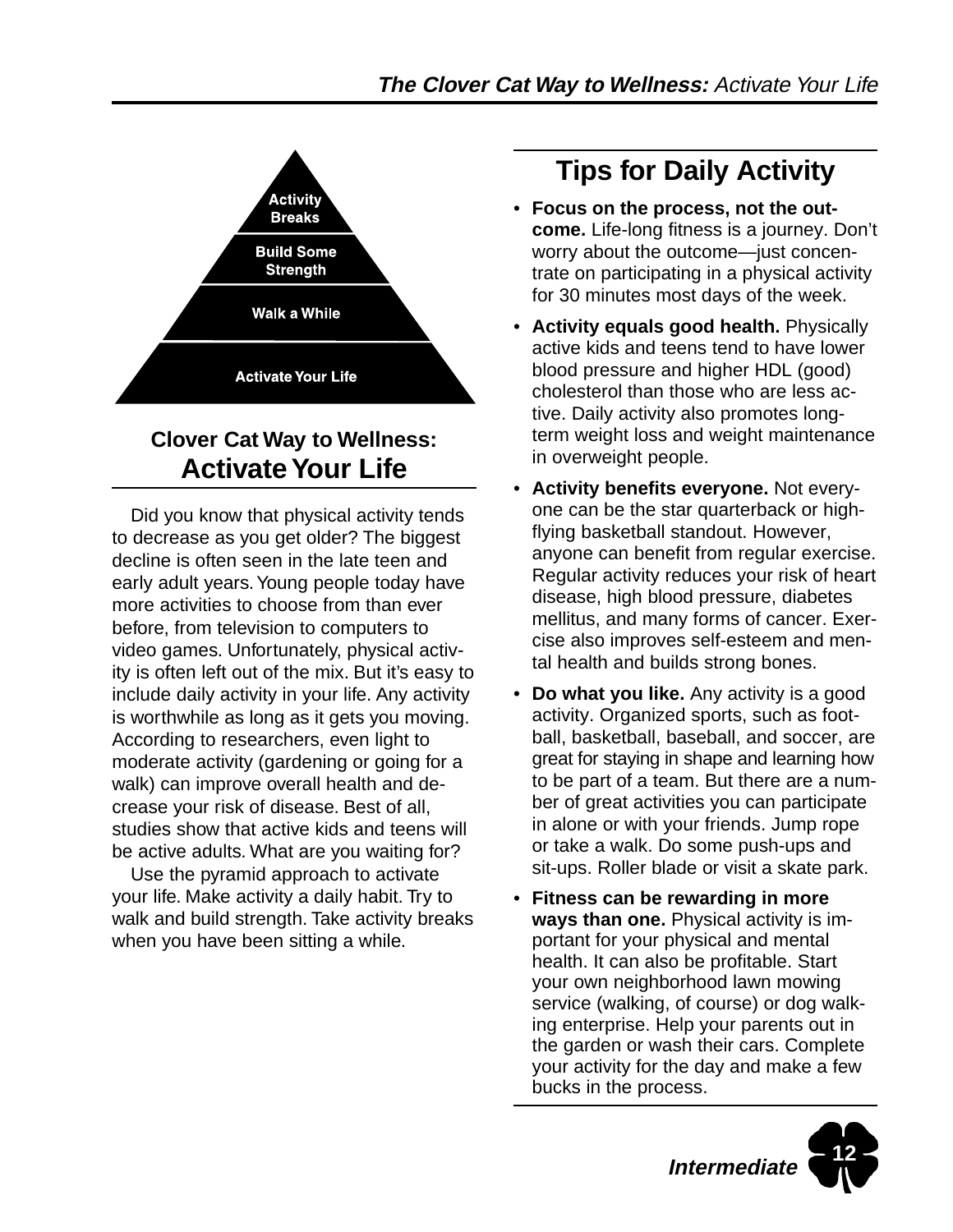### **The Clover Cat Way to Wellness:** Activate Your Life

#### **Activity**

Fill out the "What do you do?" activity pyramid below.

#### **What Do You Do?**

1. Do you get 30 minutes of activity five or more times per week?

2. Do you walk for at least 20 minutes three or more times per week?

3. Do you do any strength building or aerobic activity three or more times per week?

4. Do you take activity breaks while doing homework or while watching television?

Think of ways you can increase your activity. Is there a sport you have wanted to try? Do some of your friends play basketball or volleyball regularly?



AGRICULTURE & NATURAL RESOURCES • FAMILY & CONSUMER SCIENCES 4-H/YOUTH DEVELOPMENT • COMMUNITY & ECONOMIC DEVELOPMENT

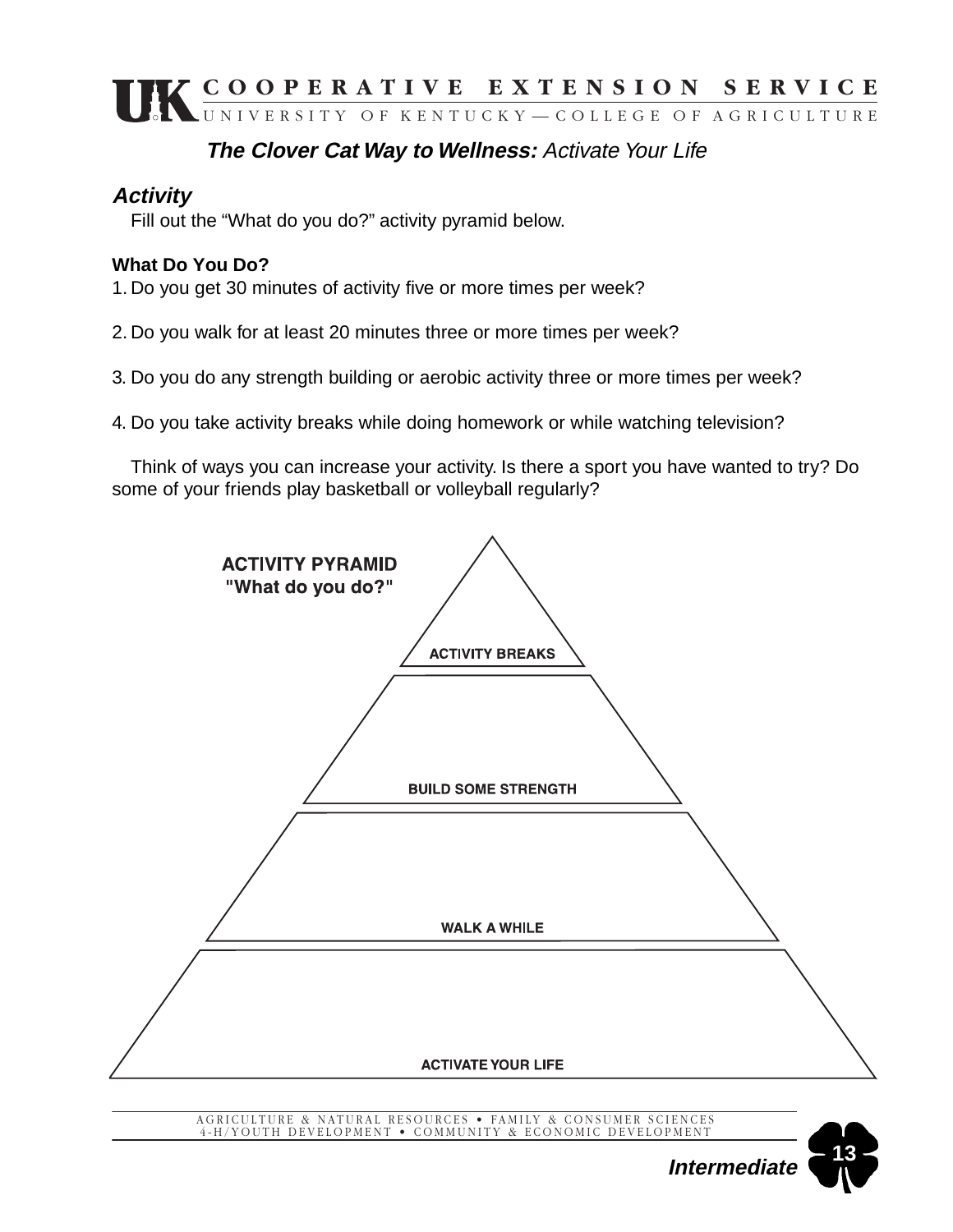## **Move It or Lose It**

Building strong muscles is not just for athletes anymore. Strong muscles, tendons, and bones are important for everyone at all ages. Strength training is a great workout and can help you build muscle mass and strength, but it can also help keep you trim and fit. How? Well, muscle is the body's best calorie burner. So the more muscle you have, the more calories you will burn each day. Strength training can also help reduce fat around your internal organs, such as the heart and liver, that you cannot see. This is important to help you maintain a healthy blood pressure and a low risk of heart disease.

What's great is that you can get all the positive health benefits by resistance training two or three times a week for 20 minutes each session. For proper instruction, consult your school's physical education teacher or sports coach. They can supervise your workout and teach you how to use weights and/or weight machines. You can also get a great workout at home using household items for resistance. Use canned goods as hand weights. Do some push-ups or pull-ups.

## **Tips for Working Out**

- **Warm up.** Make sure that you warm your body up before beginning strength training. You could walk around the block, jog in place, or jump rope for five minutes.
- **Take it easy.** If you are just beginning, start out with a light weight, something you can lift at least 12 times but no more than 20. Maybe you need to start out with a can of soup in each hand.
- **Breathe in, breathe out.** Make sure that you breathe when lifting the weight. It seems crazy, but a lot of people forget to breathe while lifting a weight. Breathe in as you lower the weight, and breathe out as you lift the weight.
- **Can you spare one minute?** One minute is all it takes to build a muscle. Take three seconds to lift the weight and three seconds to lower the weight. If you lift the weight 12 times, that's 72 seconds.
- **One set is all it takes.** Many studies have shown that just one set of an exercise builds muscle. What is a set? If you lift a weight 12 times, that is a set. Not so bad, huh? Complete one set of eight exercises for a great workout.
- **Increase the weight as you get stronger.** After lifting that soup can for a few weeks, you will probably find that you are stronger and able to handle a heavier load. If that's the case, it's time to move up in weight. Put away the soup can and move up to a two-liter bottle of soda or, if you are really strong, a gallon of water. Save an empty milk gallon jug and fill it with water. This way, you're recycling and building strength.

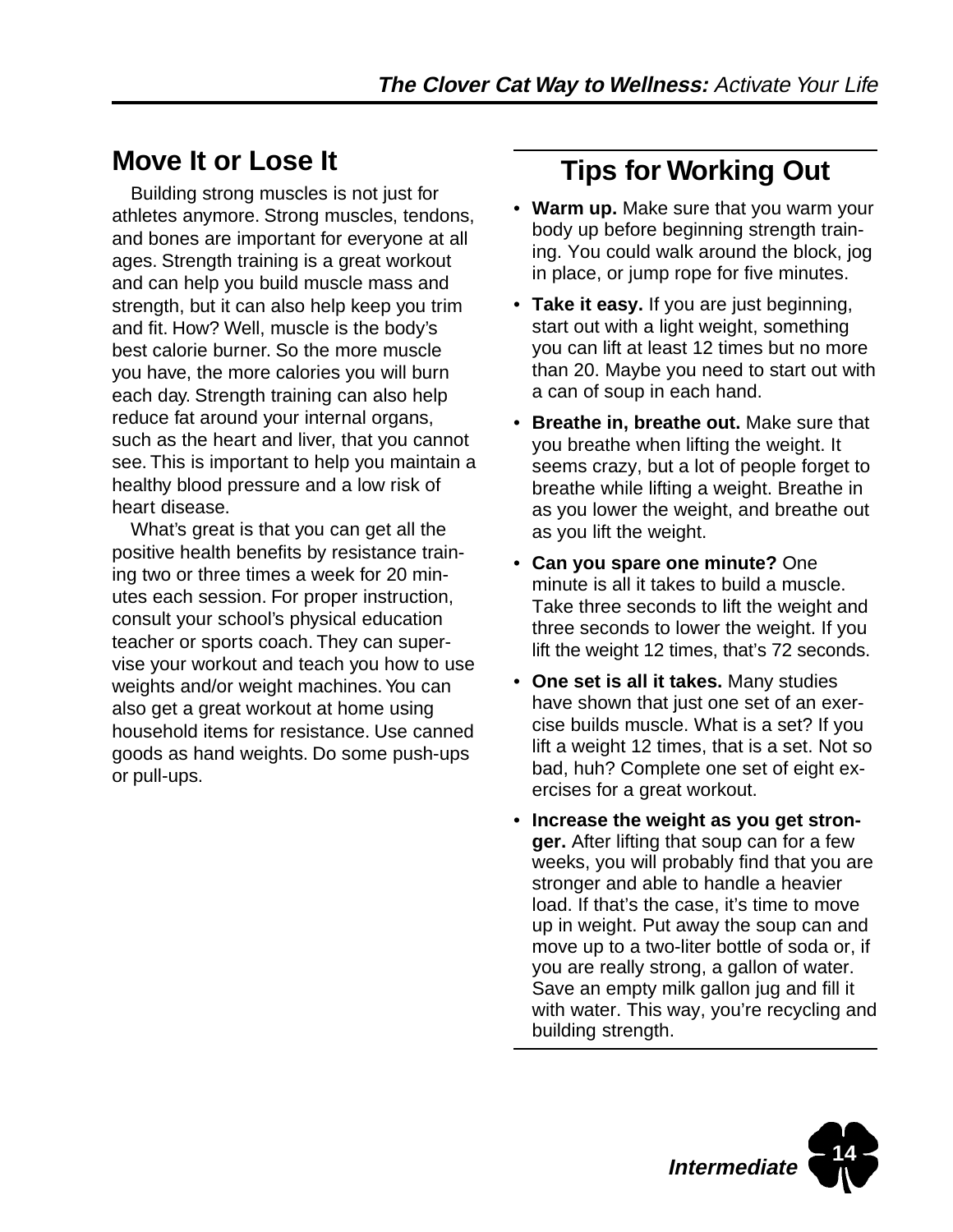## **Walk a While**

Do you know a family member or friend who walks for exercise? Do you walk for exercise? Do you know the benefits of walking? Let's look at some facts and benefits of walking.

Walking is one of the most popular ways to become more active. You can walk with a friend or choose to spend some time alone. You can walk with family members, friends, or an animal friend. Walking can be done while you talk or while you enjoy some silence. This section will help you learn more about the benefits of walking, how to walk safely and effectively, and what it takes to walk across Kentucky.

In a recent survey, nearly half of Kentucky adults (45 percent) reported no leisure time physical activity. We spend a lot of time in front of televisions, computers, and video games or in cars while we eat fast food. We often wish there was more time to spend with family and friends, or we might long for some time alone. The lack of physical activity and the stress of our over-scheduled lives are taking a toll on the health of Kentucky children, teens, and adults.

### **Walking Your Way to Wellness**

Walking may offer a way for you to become more active, enjoy better health, and spend more time with others or by yourself. Regular walking can decrease your risk of heart disease, diabetes, and perhaps some forms of cancer. Walking seems to promote "brain fitness," leading to a more positive outlook and greater mental agility. People who walk tend to have lower blood pressure and a decreased risk of stroke. Walking strengthens bones and muscles and can help you control your weight. Walking is a good way to reduce stress, increase energy levels, and may even help you sleep better at night.

### **Walking Well**

Warming up before starting your walking program will help prevent injuries. Ease into it by walking slowly for five minutes and then stretch for a few minutes. Helpful stretches include head and arm circles and hip and leg stretches. Walk at an easy pace during the last five to 10 minutes of your routine to let your body cool down.

Proper form will make your walk easier and more comfortable, helping you get the most from your exercise routine.

- Stand up straight, keep your eyes forward, and keep your chin parallel to the ground.
- Keep your arms at a 90-degree angle and close to your body.
- Hit the ground with your heel first, roll through the step, and push off with your toe.
- Try to take a step that's a comfortable length for you, not too short or too long.
- Walk at the right pace, taking time to warm up and cool down.

Try to walk at least three times a week. During the first week you may want to warm up by walking slowly for five minutes and then stretch, walk briskly for five more minutes, and then cool down for five minutes by walking slowly. In the following weeks, increase your brisk walking by two to three minutes a week until you can walk at a fast pace for 30 minutes to one hour. You should try to walk at least 30 minutes, three to five days each week.

Current recommendations for good health state that you should be moderately active for a total of 30 minutes at least five days per week.

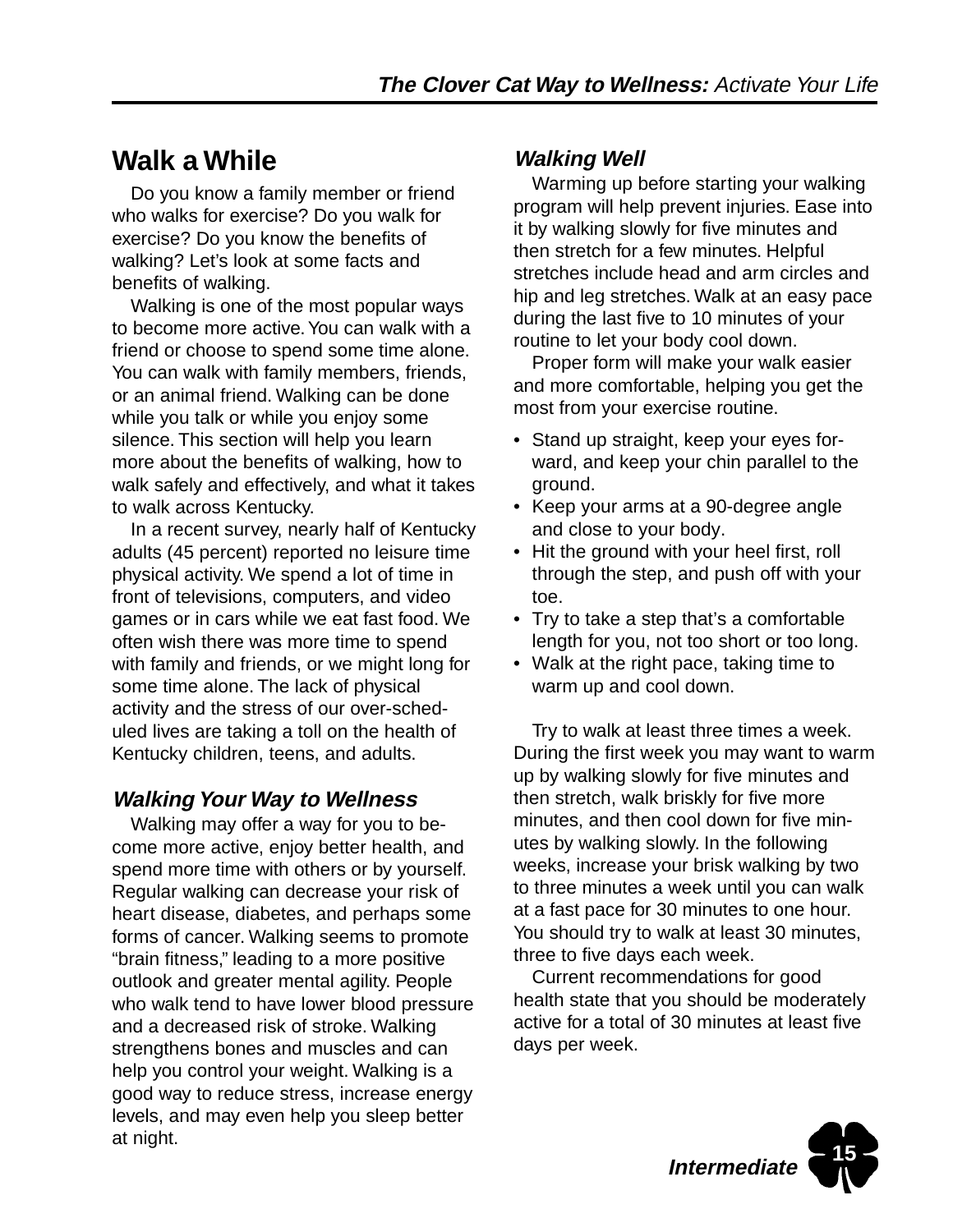## **Tips for Walking Safely**

- Walk in the daytime.
- Walk with a friend or group.
- Do not wear headphones that prevent you from hearing potential dangers.
- Pay attention to your surroundings and be cautious.
- Walk on sidewalks and stay away from high traffic areas.
- Wear bright, reflective clothing and shoes.
- Carry identification and water.
- Do not assume that cars see can or have seen you.
- Consider carrying a cell phone or change to use a public phone for emergencies.
- Wear comfortable, well-fitted shoes and socks.

#### **Walking, Your Way**

Before you begin a walking routine, take some time to think about why you want to walk. You probably want to be more active in order to feel better and to become healthier. Consider what other goals you might be able to accomplish while walking. Maybe you would relish some time alone to think or let your mind wander. You may have a friend, family member, or pet that you would like to spend more time with. Perhaps you would like to visit the library more often. Give careful consideration to these additional goals. You may want to walk alone sometimes and with company at other times. Try to establish regular times for walking to keep yourself committed and to help you schedule walking with others. Finding ways to make walking work for you will help you stay committed to being more active.

## **Tips for Making Walking a Part of Your Regular Routine**

- Avoid automatically turning on the television when you get home.
- Establish regular, limited hours for computer use and video games.
- Get into the habit of changing into your walking clothes when you get home. Or, try walking in the morning.
- Try walking when you need to run errands or get somewhere.

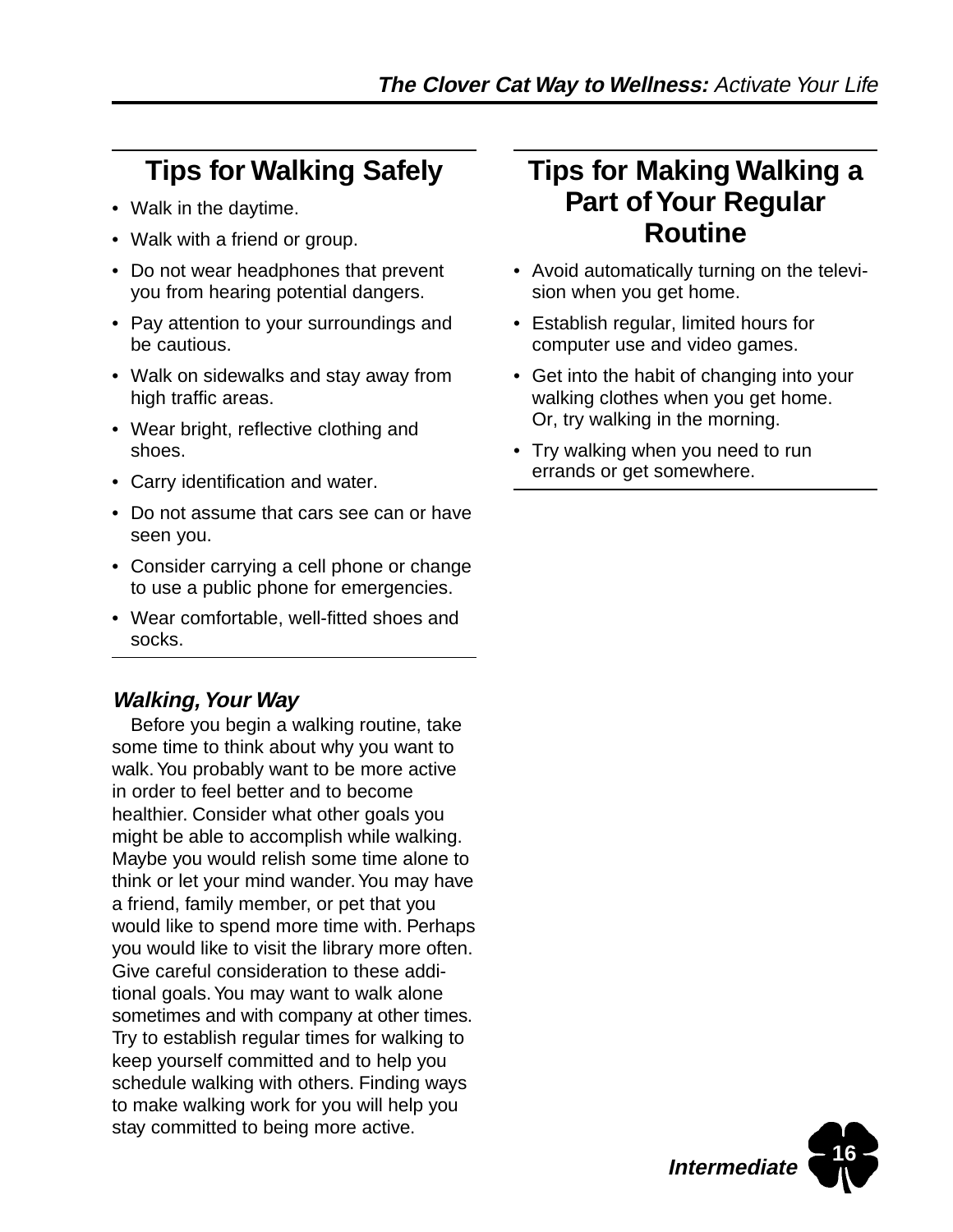## **Walk across Kentucky**

How many miles would you need to log in order to walk across Kentucky? The Commonwealth of Kentucky is approximately 420 miles wide from the most western to eastern points. Here are some interesting mile markers with approximate distances to help you track your progress if you decide to take this route to walk across Kentucky (for a total of 420 miles):

- Sassafras Ridge (Fulton County) to Kuttawa (Lyon County): 75 miles.
- Kuttawa (Lyon County) to Beaver Dam (Ohio County): 75 miles.
- Beaver Dam (Ohio County) to Horse Cave (Hart County): 75 miles.
- Horse Cave (Hart County) to Indian Hills (Pulaski County): 55 miles.
- Indian Hills (Pulaski County) to Thousandsticks (Leslie County): 85 miles.
- Thousandsticks (Leslie County) to Pippa Passes (Knott County): 35 miles.
- Pippa Passes (Knott County) to Stopover (Pike County): 45 miles.

If you can walk a mile in about 15 minutes, then you are covering about four miles per hour. If you walk for one hour on five days of the week, you will log 20 miles per week. At the rate, it will take you 21 weeks to walk 420 miles, the equivalent of walking across Kentucky.

From Pike County in the east to Fulton County in the west, Kentucky has a beautiful variety of scenery with mountains, rivers, and lakes. Our state has an abundance of forests, wildflowers, and birds to watch while you walk. Kentucky State Parks and other recreational areas have hiking and walking trails.

Becoming a walker can open your eyes to a new way of seeing things. One of the often-unexpected benefits of walking is how much more you will see of the world around you. You may meet new neighbors. You can watch new buildings take shape. You will have the opportunity to witness nature's ever-changing seasons. You may also find that walking helps you to better see inside yourself. Many people find they have creative ideas or suddenly see a solution to a long-standing problem when they walk alone and have time to relax. An open mind and an active body can take you wherever you need to be.

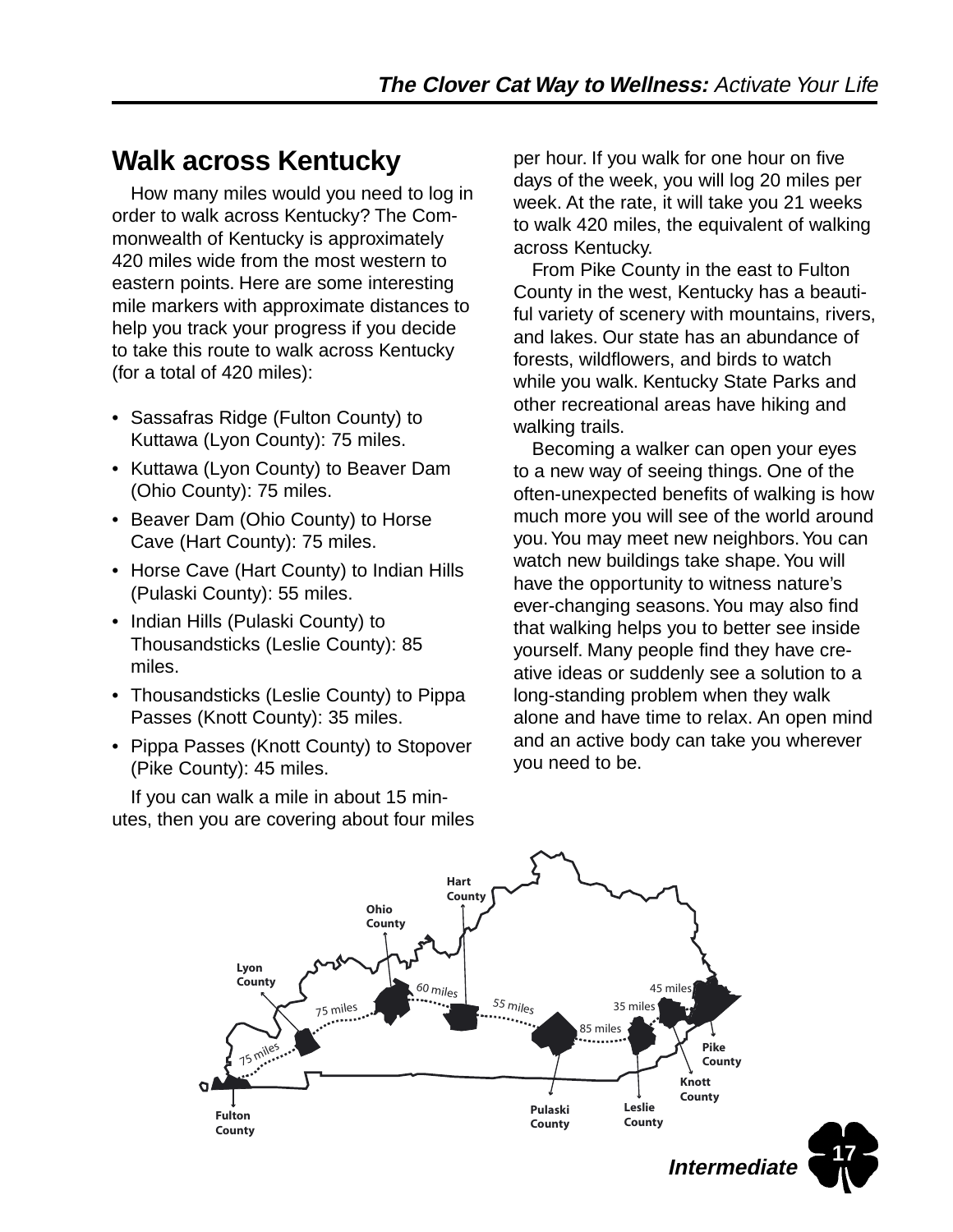#### **The Clover Cat Way to Wellness:** Activate Your Life

### **Activity**

Using the week-long chart below, think of and write down the activities you are involved with this week. Include school; social obligations; time to do homework; practice for sports, music, or other activities; and anything else that you do during a week. Now, think about when you could add a walk. Try to pick four times throughout the week where you could walk for about 30 minutes. Remember, this could be with a friend, a family member, or a pet.

Also, think about things that may prevent you from walking. These things that may prevent you from walking are called barriers. Get into groups of three or four and discuss the possible barriers. As a group, see if you can help each other think of ways to overcome the barriers.

|                 | <b>Morning</b> | Afternoon | <b>Evening</b> |
|-----------------|----------------|-----------|----------------|
| <b>Sunday</b>   |                |           |                |
| <b>Monday</b>   |                |           |                |
| <b>Tuesday</b>  |                |           |                |
| Wednesday       |                |           |                |
| <b>Thursday</b> |                |           |                |
| <b>Friday</b>   |                |           |                |
| <b>Saturday</b> |                |           |                |

#### **Activity Worksheet for "Walk across Kentucky"**

| <b>Possible Barriers:</b> | <b>Possible Solutions:</b> |
|---------------------------|----------------------------|
|                           |                            |
|                           |                            |
|                           |                            |

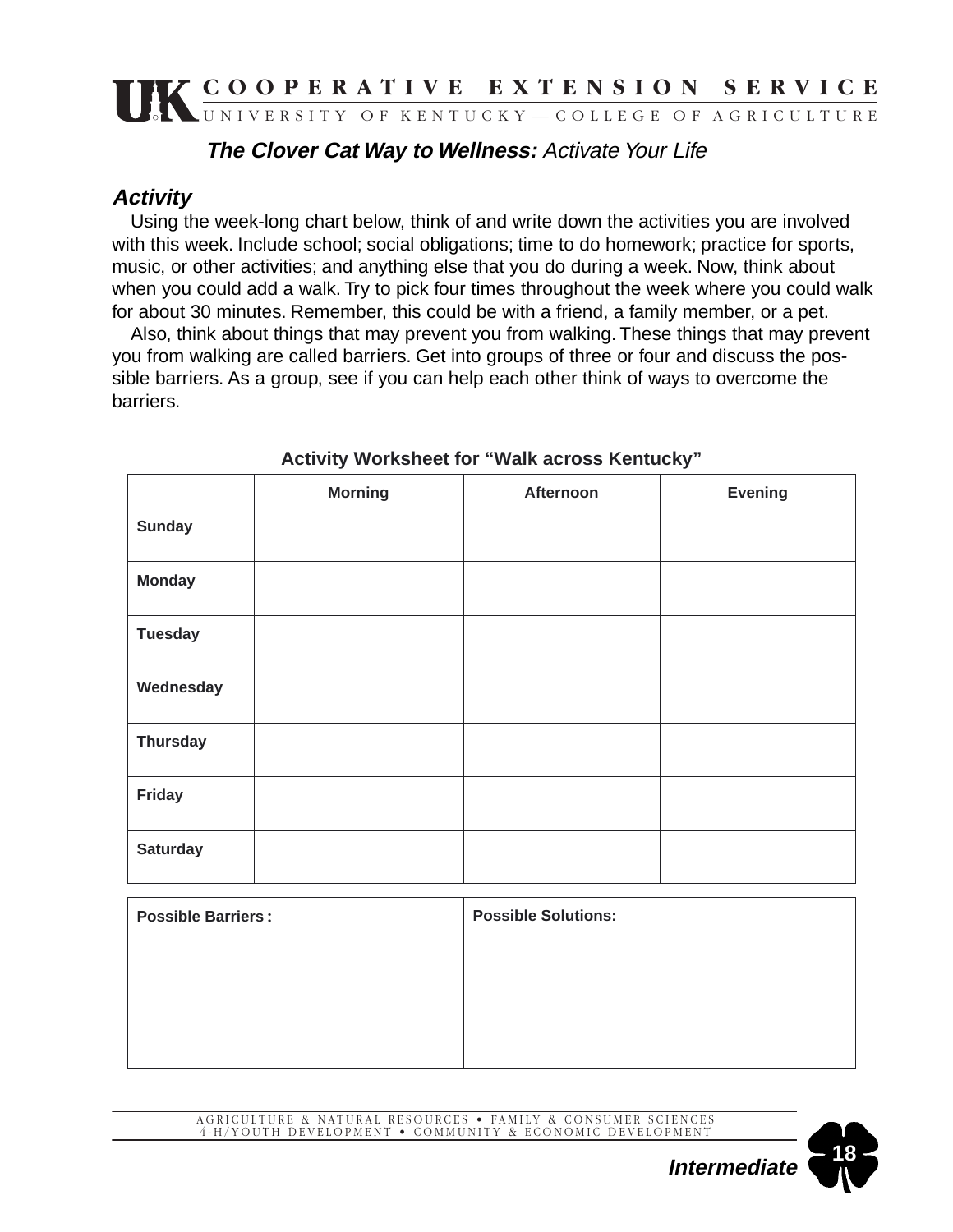

### **Clover Cat Way to Wellness: Time to Be Well**

Leading a balanced life improves your sense of well-being. School, family, work, and fun should all be a part of life. But you should make time to activate your life, to learn to eat well, and to enjoy life.

## **Laughter is the Best Medicine**

Humor is likely a part of everyone's daily life. And for good reason. A good laugh takes us away from the stresses of the day and lets us enjoy the moment. The word humor is derived from the Greeks, who believed that physical and mental balance produced "good humor." Hearing a joke or reading a funny cartoon lifts your spirits and can pull you out of a bad mood. But did you know that humor can also improve your physical health?

Scientists have found that laughing affects most of the body's systems. It can increase your respiratory, or breathing, activity and your oxygen rate. This means your body can better deliver oxygen to where it is needed, making you feel more active and alert. Laughter increases muscle activity and heart rate and the release of endorphins. Endorphins give us a natural feeling of well-being. Our bodies release more endorphins when our senses experience something pleasant, like the sight of a newborn baby, the smell of good food, finishing a good workout, or laughing at a funny joke. This gives us a moment of joy and a break from stress, which can increase endorphins. When you look at the facts, laughter can put you on a path to better physical and mental health.

## **Tips to Help Your Mood**

- **Cut out cartoons from the newspaper and post them in your locker or bedroom.** This will give you a quick "pickme-up" between classes and after a hard day at school.
- **Decorate your room with things you enjoy.** Hang posters of your favorite musician or athlete. Stuffed animals and humorous cards or stickers will liven up your room. Place a funny screen saver on your computer.
- **Spend time with people with a good sense of humor.** If your friends and family can make you laugh, you are in great company!
- **Spend time reading or watching funny material.** Read a funny novel or comic book. Watch a funny movie or television show.
- **Don't forget to laugh at yourself.** Sometimes we take ourselves too seriously. There is nothing like a good joke to put things in perspective. Remember that a day with laughter is a good day.

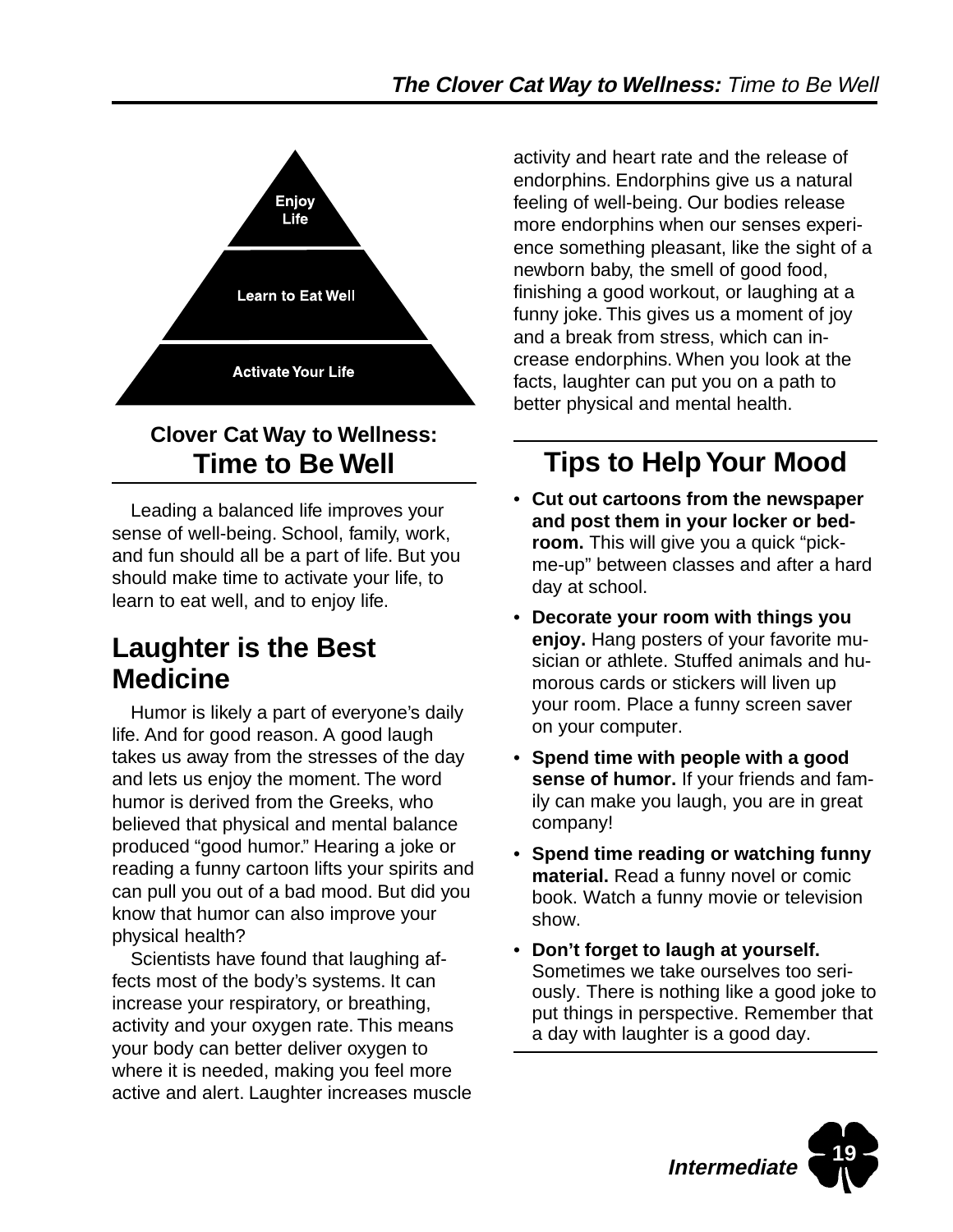#### **The Clover Cat Way to Wellness:** Time to Be Well

#### **Activity**

Divide into groups. As a class, discuss ways to incorporate humor into your daily life. Each group should come up with five ways to add more laughter to their day. Each student can answer the following questions before the group project.

- 1. Do I laugh at least once every day?
- 2, What do I find funny?
- 3. Do I tell jokes that may be offensive to others?
- 4. What makes me happy? Sports? A good movie? Spending time with my friends and family?

As a class, discuss ways to incorporate humor into your daily life and include your ideas. Listen to everyone else—they may have some good ideas that will work for you.

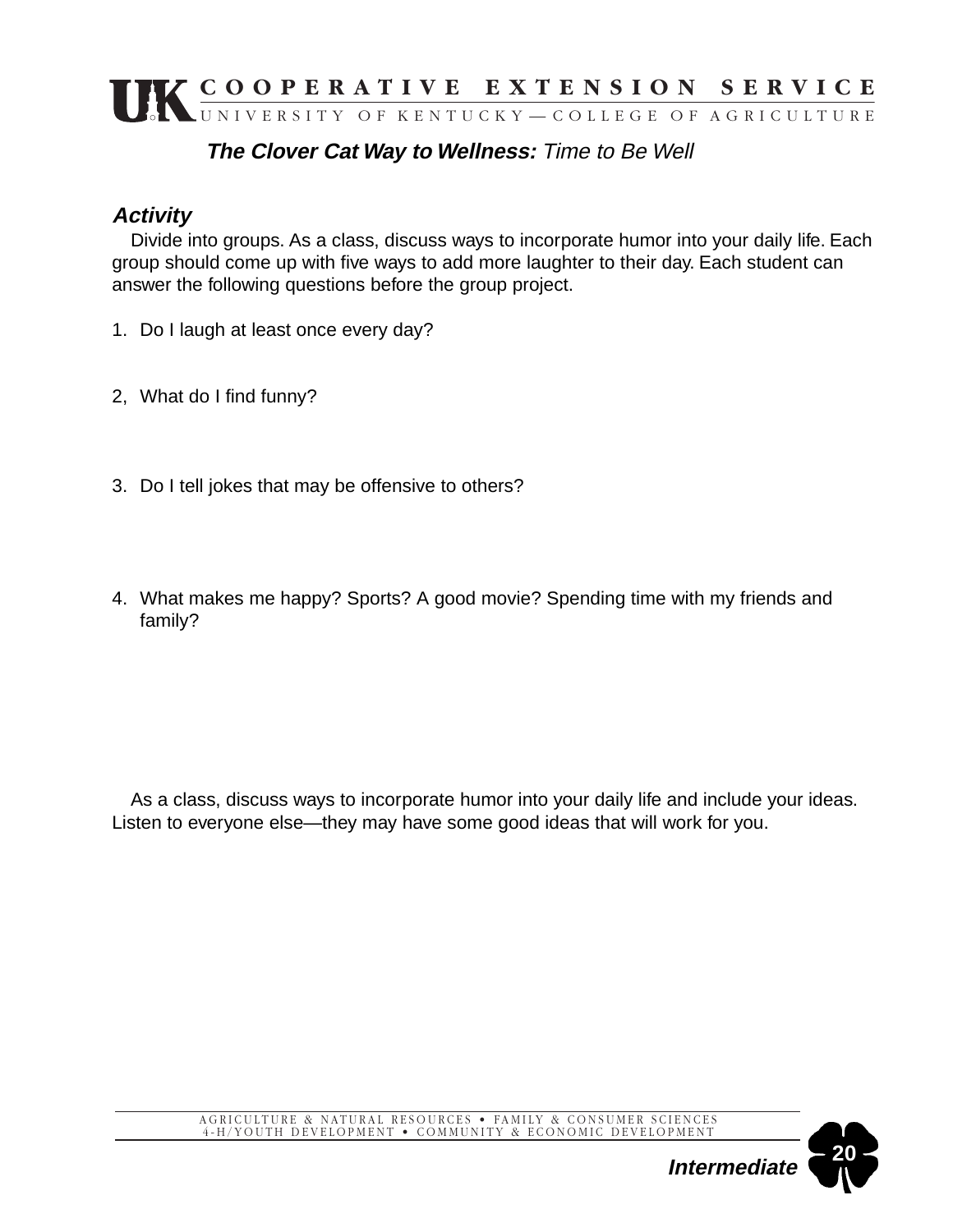

## **Read Any Good Books Lately?**

How often do you take the time to read? In today's busy world, it seems that reading a book, comic, or short story is a thing of the past. Who wants to read when there are video games to play, e-mails to send, and television to watch? You do! Reading is time away from the stresses of the world. Reading is time by yourself and time with yourself. Do you ever read for enjoyment and not just because of a homework assignment? What are you interested in? Mystery and suspense? Romance? Sports? History or science? It's a sure bet that you can find a good book on a topic that interests you. Reading is not just a form of entertainment; it's also education.

Reading helps you understand the purpose of the printed word and helps us understand the connection between the printed and written word. Reading allows you to absorb information about the world around you and how it works. Reading improves your vocabulary and understanding of words and phrases, which will benefit you in future classes, work, and life. In a recent study, researchers showed that reading a newspaper or comic book exposed the reader to three times as many rare words. These texts also used fewer of the 5,000 most commonly used words compared to television and general conversation. So pick up a book and get going!

## **Tips for Reading Well**

- **Check out the library**. The school or local library has hundreds of books you can read. If you are having trouble finding something, ask the librarian to help you. Tell the librarian the kind of stories you like and he or she can make suggestions. You can also ask friends, family members, and teachers about books they would recommend.
- **Find a nice, quiet spot to read.** It is hard to focus on your reading with a lot of distracting noise or the television turned on. Read in your bedroom or find a quiet place outside.
- **Get into the flow.** When you read something you enjoy, you get into a "flow." When you're in the flow, you slip into another world, and the world around you seems as if it doesn't exist. Reading a good story is like stepping into another universe.
- **Pick up a newspaper.** Your local newspaper is a great resource for finding out about local events, sports, entertainment, and current events. Newspapers also expose you to a variety of new words and viewpoints.
- **Make crossword puzzles a daily habit.** Completing crossword puzzles will expand your vocabulary and keep your mind sharp. They are also a great way to relax and entertain yourself.
- **Read something for enjoyment every day.** Try to read the newspaper every morning. Find a book you are interested in and read a chapter each day. Reading for pleasure will ease tension and provide a break from your busy day.

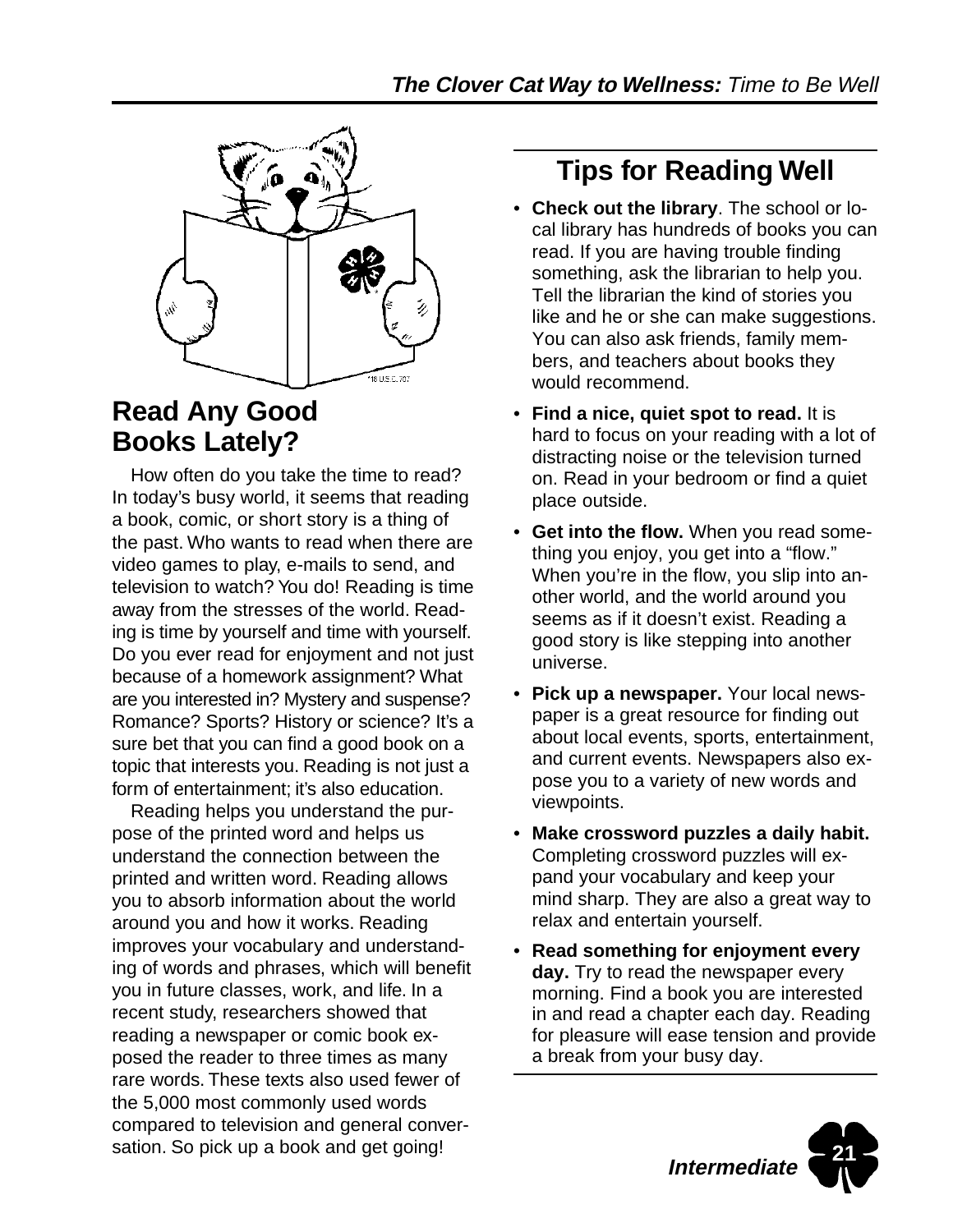#### **The Clover Cat Way to Wellness:** Time to Be Well

#### **Activity**

Write a short story about one of the topics below for other readers to enjoy. After the stories are completed, pass the stories out to different students to read. Ask each student to reflect on the story they read and on the act and art of writing. Keep the authors a secret so that you can be more honest in your writing and in discussing the stories. Do not be critical of the other stories but give positive feedback on them.

#### **Potential Topics**

- My role model.
- My favorite thing to do.
- My idea of a perfect day.
- What I want to be.
- My way to wellness.

Almost any topic would be fine. Encourage the students to write about what they are interested in, including a fictional short story.



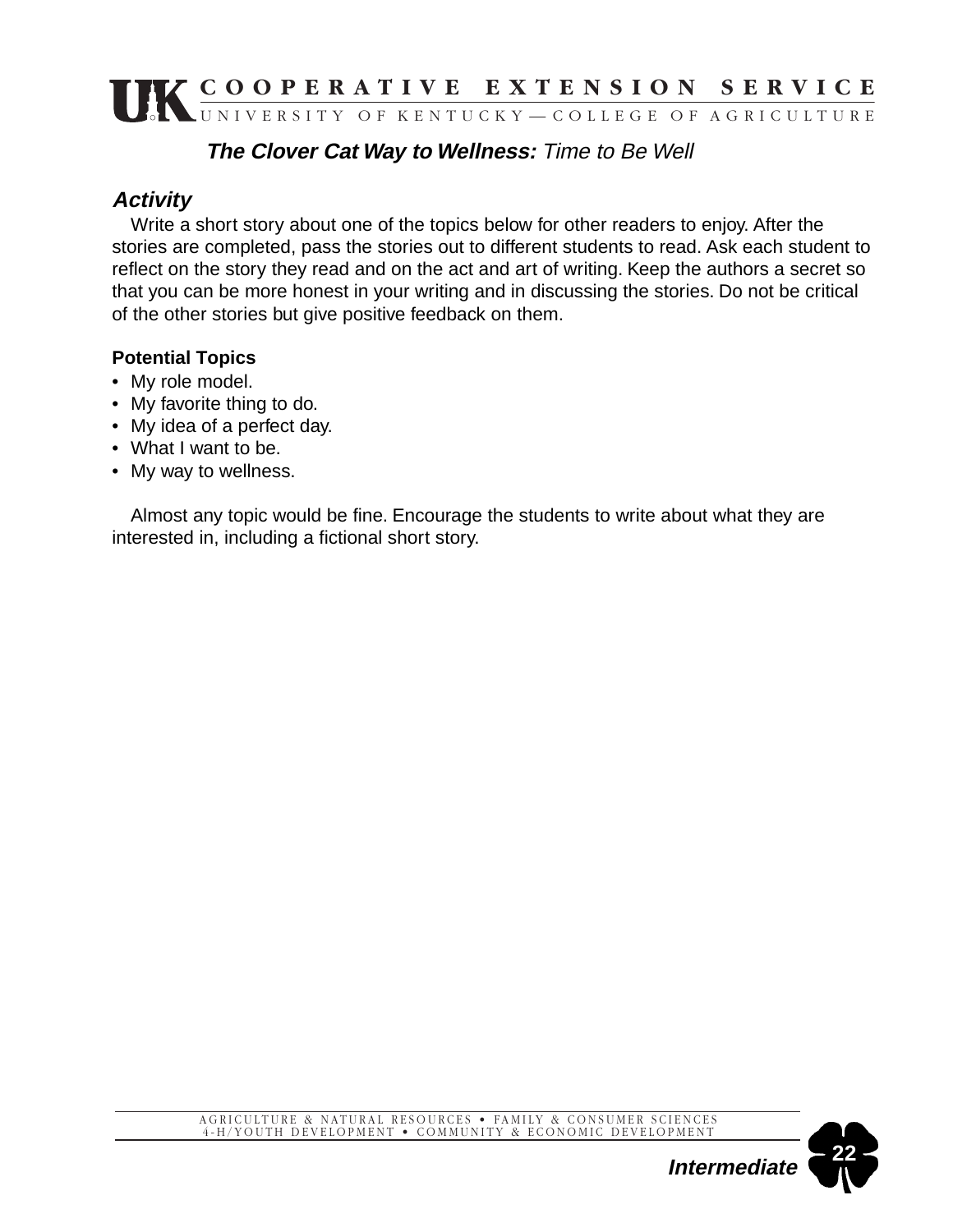## **Too Much Time on My Hands**

If you are like most people, you just don't seem to have enough hours in each day. You have to hurry to get ready for school on time. You run from class to class. You hurry to after-school activities. You try to complete your homework before your favorite television show and then it's off to bed. You need help! You need better time management.

Good time management skills will help in all areas of your life, from school to sports to family and leisure activities. When you develop good time management skills, you will no longer be constantly late or rushed, nor will you forget that test tomorrow!

Time management involves setting priorities in your life and learning how to plan. Developing a set routine will allow you to stay on top of what needs to get done. Set a regular time to study in the evenings. Try to wake up at the same time each day. Schedule tasks and activities that you do not like first so you will not put them off. This gives yourself a sense of accomplishment. Managing your life will be easier when you can manage your time. Ask yourself the following questions.

- Do you always feel rushed?
- Do you leave tasks and chores incomplete?
- Do you feel as if you are working hard but not accomplishing much?
- Do you try to do several things at once?
- Do you have trouble deciding what to do next?

If you answered "yes" to more than one question, then you may need to develop better time management skills.

## **Tips for Time Management**

- **Stay with a task until it is completed.** If time allows, always try to finish a job. It will ease your mind and allow you to focus on the next task at hand.
- **Divide large jobs into a series of smaller jobs.** If a particular job is too tough or too time consuming to finish at one time, break it up into smaller jobs. Write the first page of that big paper on one day, and write a little more each day until it is finished.
- **Avoid distractions.** Focus on the job at hand. If it requires silence and privacy, get away from annoying noise and anyone who might interrupt you.
- **Keep it positive.** Think how good you will feel when you have completed the task. Remind yourself that each part of the job you complete is one less part you have to worry about.
- **Make a "to do" list of things you need to finish each day.** Check off each job as it is completed. This will give you a sense of accomplishment and completion.
- **Expect the unexpected.** Things do not always go as we plan. Understand that interruptions in your schedule can and will happen. Learn to deal with problems and adjust your day accordingly.
- **Reward yourself.** We all know what "all work and no play" can do to us. Buy something you have been saving for after you complete that big assignment. Treat yourself to a good movie after mowing the lawn for your parents.

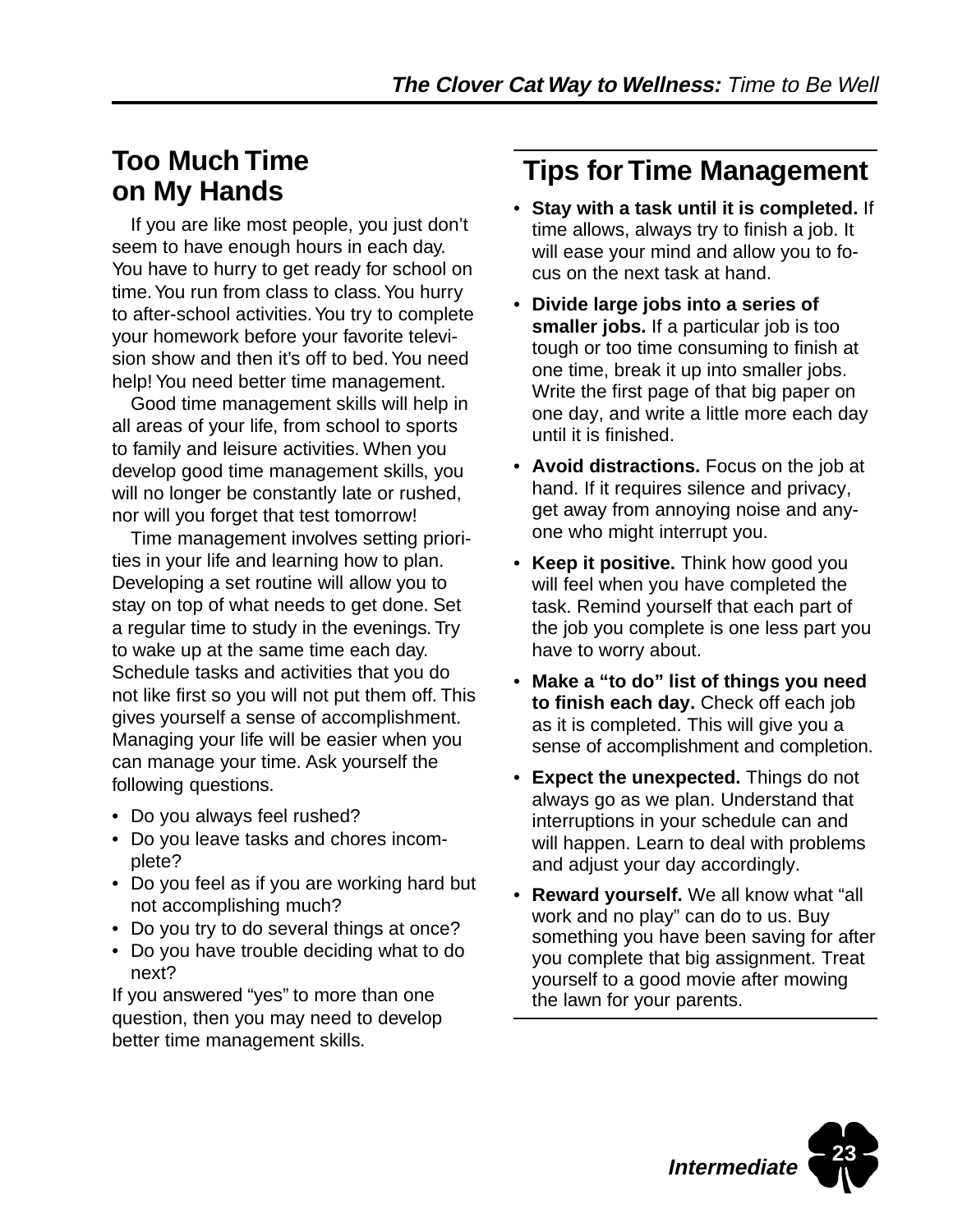#### **The Clover Cat Way to Wellness:** Time to Be Well

#### **Activity**

Divide into groups and discuss the time management techniques mentioned on the previous page. Each group should discuss other ways to save time or to manage their daily lives. Complete the day planner for your next day's activities.

#### **DATE**

| PLAN FOR THE DAY |                    |  |  |  |
|------------------|--------------------|--|--|--|
| <b>TIME</b>      | <b>DESCRIPTION</b> |  |  |  |
|                  |                    |  |  |  |
|                  |                    |  |  |  |
|                  |                    |  |  |  |
|                  |                    |  |  |  |
|                  |                    |  |  |  |
|                  |                    |  |  |  |
|                  |                    |  |  |  |
|                  |                    |  |  |  |

#### **THINGS TO DO TODAY**

| <b>DONE</b> | <b>DESCRIPTION</b> |
|-------------|--------------------|
|             |                    |
|             |                    |
|             |                    |
|             |                    |
|             |                    |
|             |                    |
|             |                    |
|             |                    |

AGRICULTURE & NATURAL RESOURCES • FAMILY & CONSUMER SCIENCES 4-H/YOUTH DEVELOPMENT • COMMUNITY & ECONOMIC DEVELOPMENT

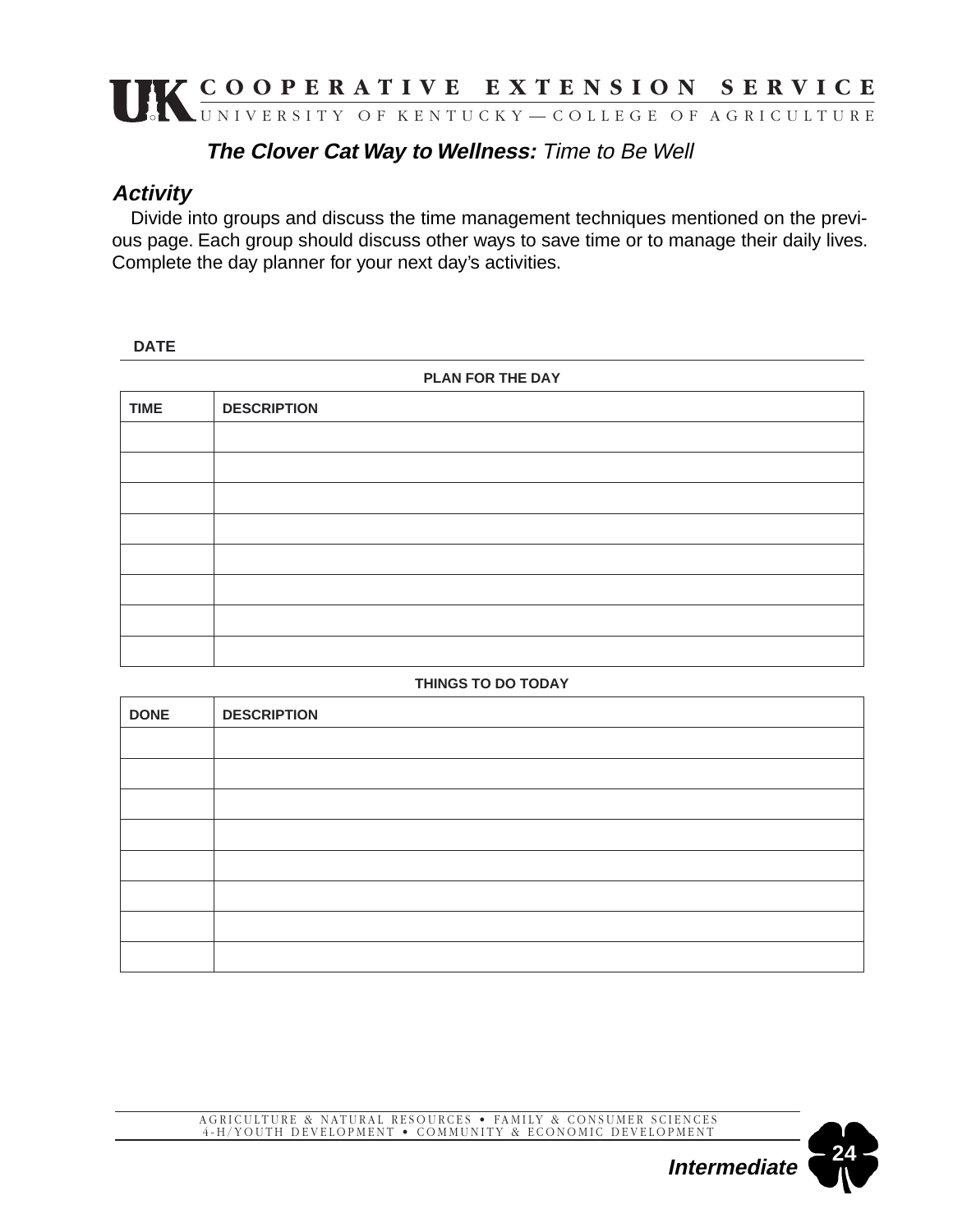## **Taking Time**

We live in a world where time always seems to be lacking, but slowing down and taking care of ourselves is an important part of staying well. Here are some ideas to help you:

- Learn to enjoy moving. Physical activity can have a very positive influence on mood and appetite. Activate your life to be truly well.
- Make time to get out into nature. Hiking, boating, swimming, or just sitting in the great outdoors can help us gain perspective in our place in the universe.
- Do something daily for your spirit. Inspirational reading or writing in a journal are just two examples. Visit your local library or bookstore to enjoy many books to help you nurture the spiritual side of your life.
- Use a sense of humor to help you through difficult times. Humor can indeed be the best medicine. Laughing and smiling have a positive effect on you and those around you.
- Take time every day to be "body aware." For example, when you wake up or take a shower, try stretching or moving all parts of your body.
- Use visual cues in your home, locker, or at school to remind you to take time to be well. They can be an ever-changing environment of encouragement to support you on your way to wellness.
- Take time to think about what you value: family, friends, school, time to read, and learning something new. Are you living in a way that supports what you value? Are your behaviors helping you reach your goals in life?
- Occasionally take time to become completely absorbed in something other than yourself. Some people do this by cooking, sewing, painting, or playing music. You could also try dancing or reading whatever strikes your fancy.
- Take time to be with family, friends, and others in your community. Being with people with whom you have something in common, doing volunteer work, and belonging to a group can greatly enrich your life.
- Finally, take time to rest and sleep. You probably know how many hours of sleep you need to feel your best, so make an effort to get to bed on time. Many of us don't get enough sleep during the week and try to catch up over the weekend. You may find that you'll feel better and get more done if you take time each night to get enough sleep.

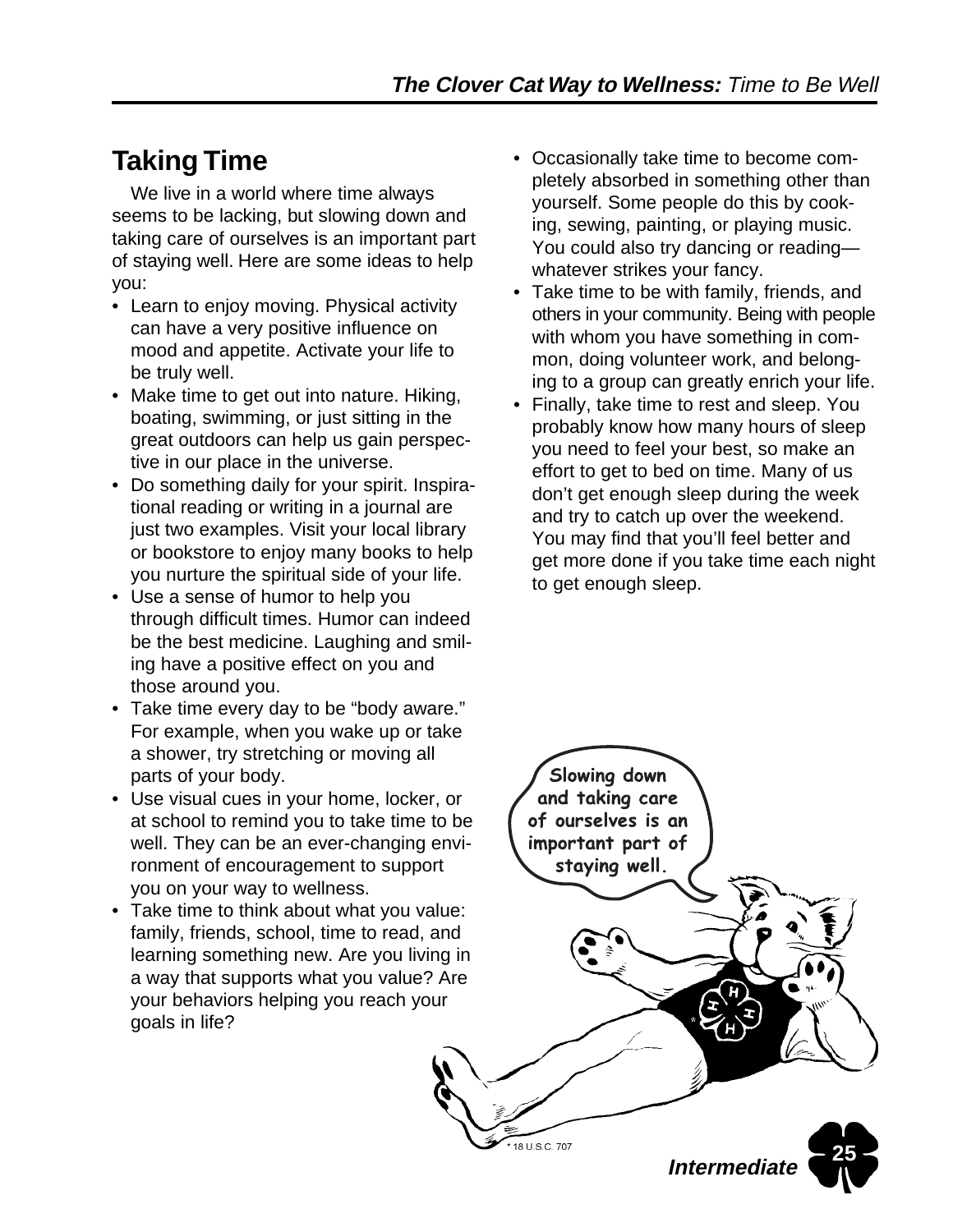As recently as 50 years ago, people were more physically active but had little time for recreation. They also had strong ties to family and community. Now we have the luxury of choosing our activities and, in some cases, our company. Take advantage of what today's world has to offer by taking time to be well.

## **Journal Writing**

Have you ever kept a journal or a diary? Writing in a journal or a diary can be therapeutic and relaxing. Dr. Sam Quick of the University of Kentucky's Department of Family Studies says that there are several reasons to do journal writing including:

- Gaining perspective.
- Clearing the mind.
- Solving problems.
- Generating new ideas.
- Gaining insight.
- Reflection.
- Self-expression.

If you are stressed, trying to work out a problem, or just need some time to yourself, journaling is a great idea. All you need is a pen or pencil and a notebook or journal. You can write about anything—your day, your feelings, a situation, something that makes you mad or stresses you out, or an object, such as a tree or a car. Let your writing just flow without worrying about grammar. You can keep your journal just for yourself.

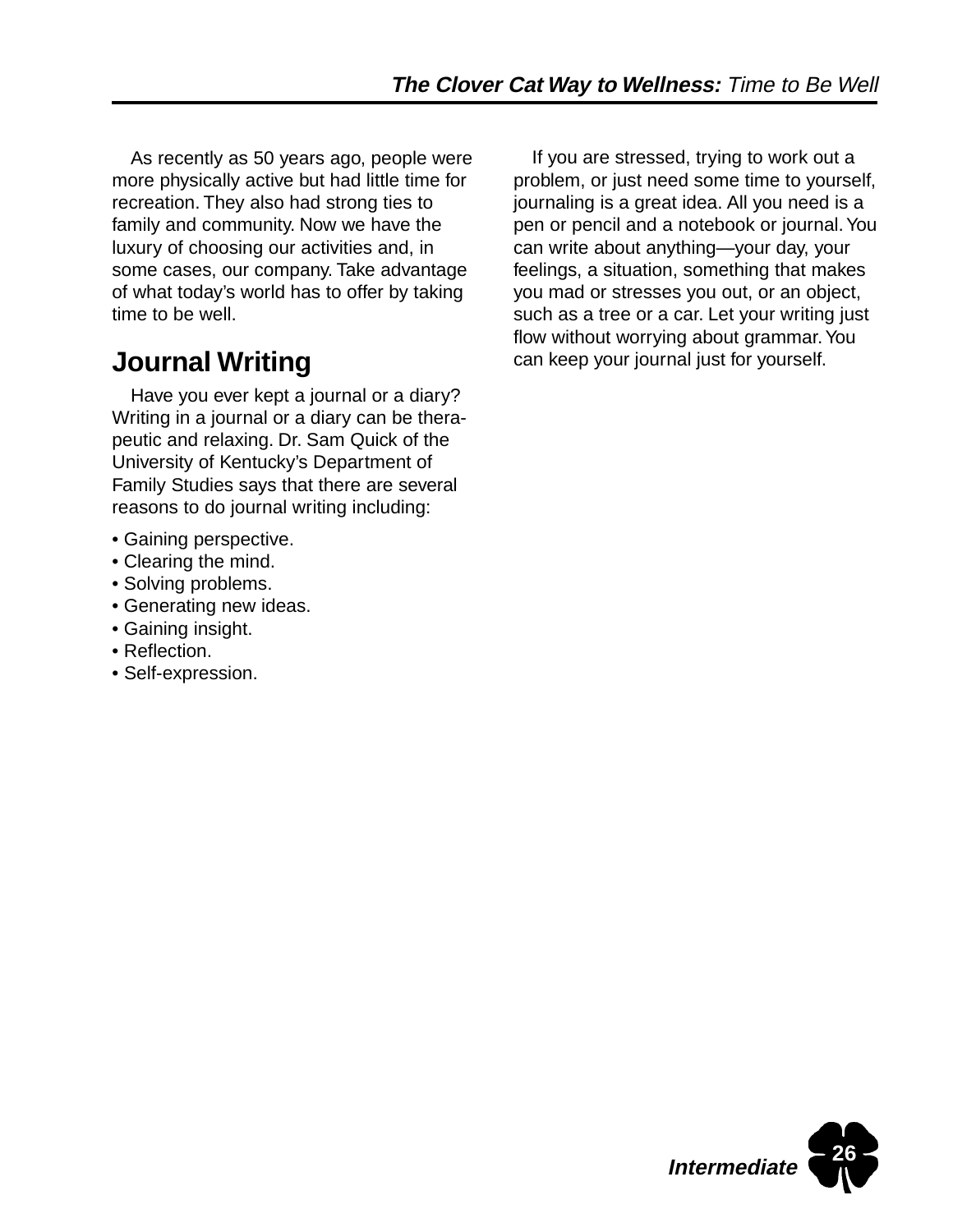#### **The Clover Cat Way to Wellness:** Time to Be Well

### **Activity**

Spend 15 minutes writing about anything. Do not worry about grammar or punctuation. Simply write. You can write abstractly or about something that just happened. When the 15 minutes are up, stop writing. Did you write about things that you did not realize you were thinking? Try journaling a few times over the next week. You may find that it helps you clarify your thoughts or bring things into perspective.



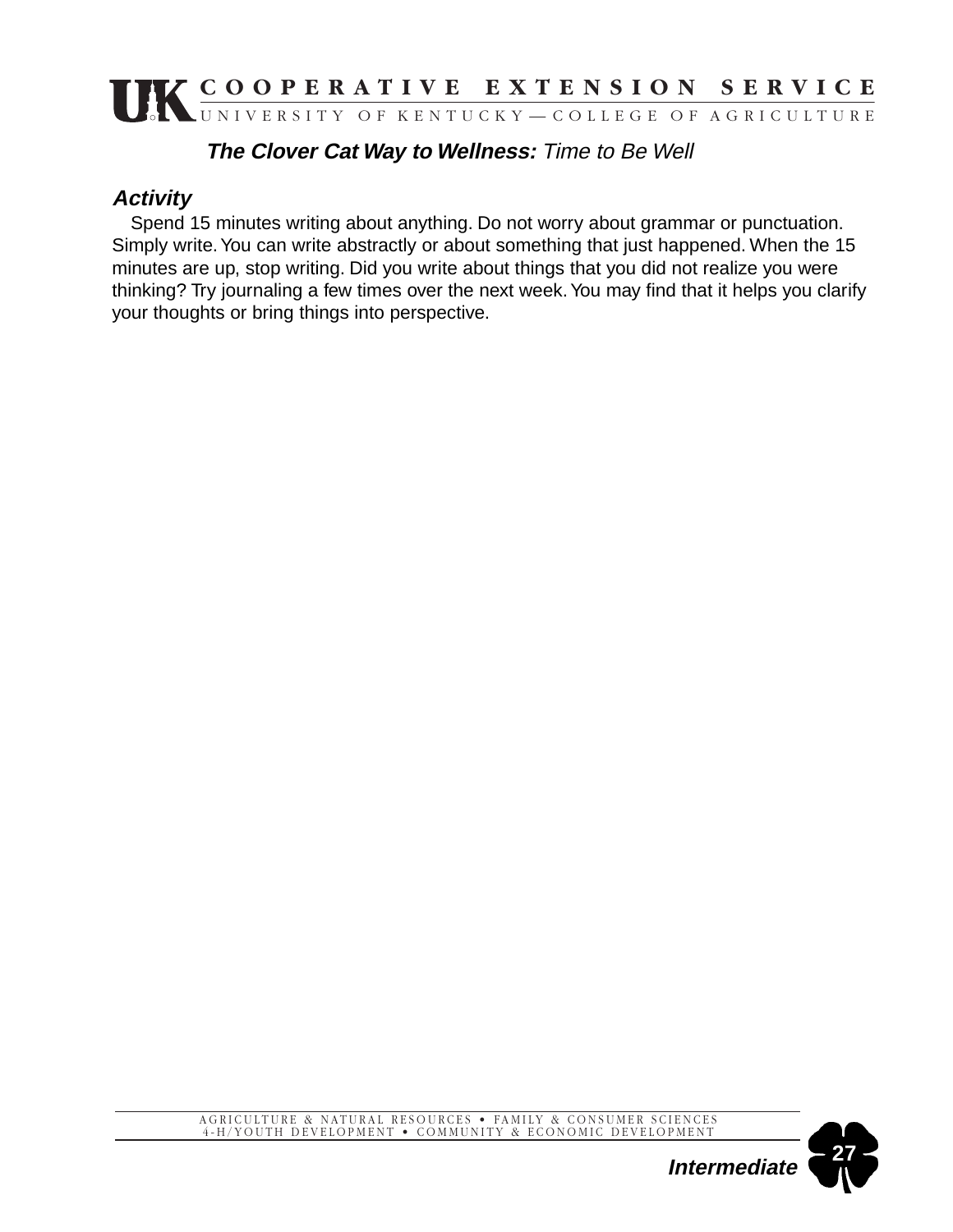## **Food Security**

Do you know what food security is? Food security is, "Access by all people at all times to enough food for an active, healthy life. Food security includes at a minimum: (1) the ready availability of nutritionally adequate and safe foods, and (2) an assured ability to acquire acceptable foods in socially acceptable ways . . . " (Nord, 1999). There are many people in the world, the United States, and even Kentucky who do not have enough food to eat. According to the USDA, 9.7 percent of U.S. households and 8.4 percent of Kentucky households are food insecure (USDA, 1999). Often people or families who are food insecure do not have enough money to supply enough food for health at all times; therefore, poverty is one main issue of hunger and food insecurity. Not having enough food or money to buy food can be very stressful. The poverty rate in the United States is 13.6 percent (USDA, 1999). In 1996 the poverty rate in Kentucky was 17.9 percent (Kentucky Department of Public Health).

It is interesting to note that Kentucky has a food insecurity rate lower than the national average but a higher poverty rate. Can you think of any reasons why this is so? Some experts speculate that one reason may be that the cost of housing is lower in Kentucky than in other parts of the country (Nord, 1999), allowing a larger percentage of the income to be spent on food.

Having the right amounts and types of food is very important for health and wellness. Without appropriate food, it is difficult to have the energy to go to school, to work, and to play. Food is essential for growth and maintenance of the body.

Additionally, not having food can increase stress and anxiety for individuals and families. Therefore, a lack of food can affect nutritional status, activity level, and stress level.

What can we do to help? Have you ever participated in a food drive? Is there a food bank in your county or city? Giving of your time to others not only helps the people in need but can also give you a sense of community or happiness.

## **Community Wellness**

When we consider other people and their needs and then act in a kind manner, it often boosts our own sense of well-being. Understanding and helping others is beneficial to the world, the community, and the individual. There are many things we can do to improve the lives of those around us. Often just being kind and remembering the importance of each person can improve a community. Try saying "hello" to many people, even those you do not know. Try to recognize when someone needs help. Can you hold open a door? Can you help someone carry a heavy load or walk someone's dog? We sometimes hear of random acts of kindness. These acts can include any kind act that helps another human or animal. Random acts of kindness may seem small but may really make someone's day.

There are also many ways in which we can volunteer to help different organizations. Think about your community. Can you think of something that needs to be done? Think about your interests and strengths. Do you like animals? Are you good with children? Do you enjoy talking with older people? Often, our own interests can lead us to volunteer work. Maybe you can help watch children at a church or visit with people in a nursing home. If you like animals, maybe you can volunteer at an animal shelter. The possibilities are boundless.

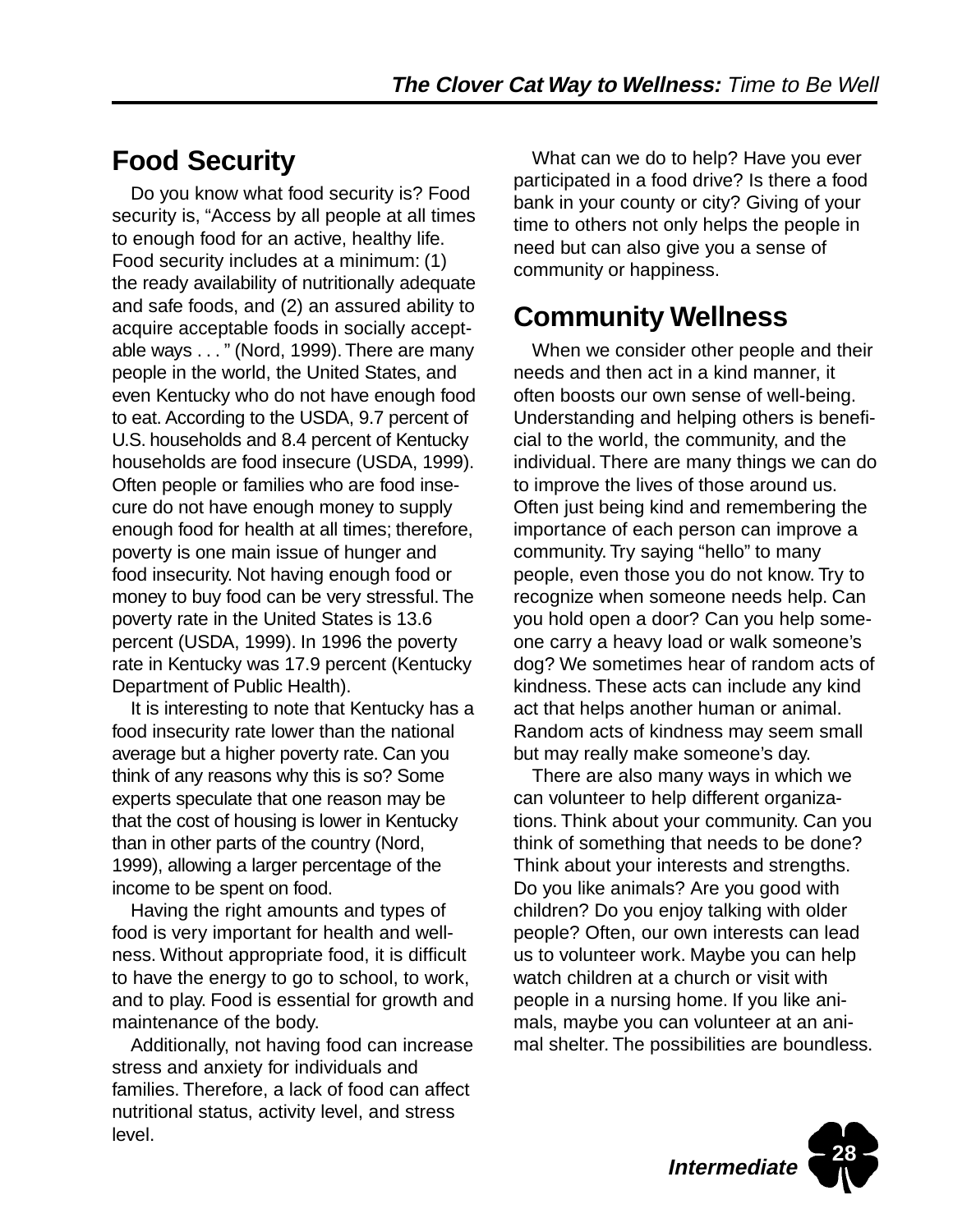#### **The Clover Cat Way to Wellness:** Time to Be Well

### **Activity**

As a group, discuss how to plan a food drive. How could we collect food? What theme could we use? Is there an upcoming holiday, a homecoming game, or other event? What supplies do we need? How would we market the food drive (posters, fliers, announcements, etc.)? Will we leave a bin out all the time or collect food only during certain times? Will we have a goal of a certain amount of food to collect, or will we just collect for a certain amount of days? Is there a food bank in your county that can distribute the collected food? How will you get the food to the food bank?

Find out about food distribution centers where you live. How does one access food if they are in need?

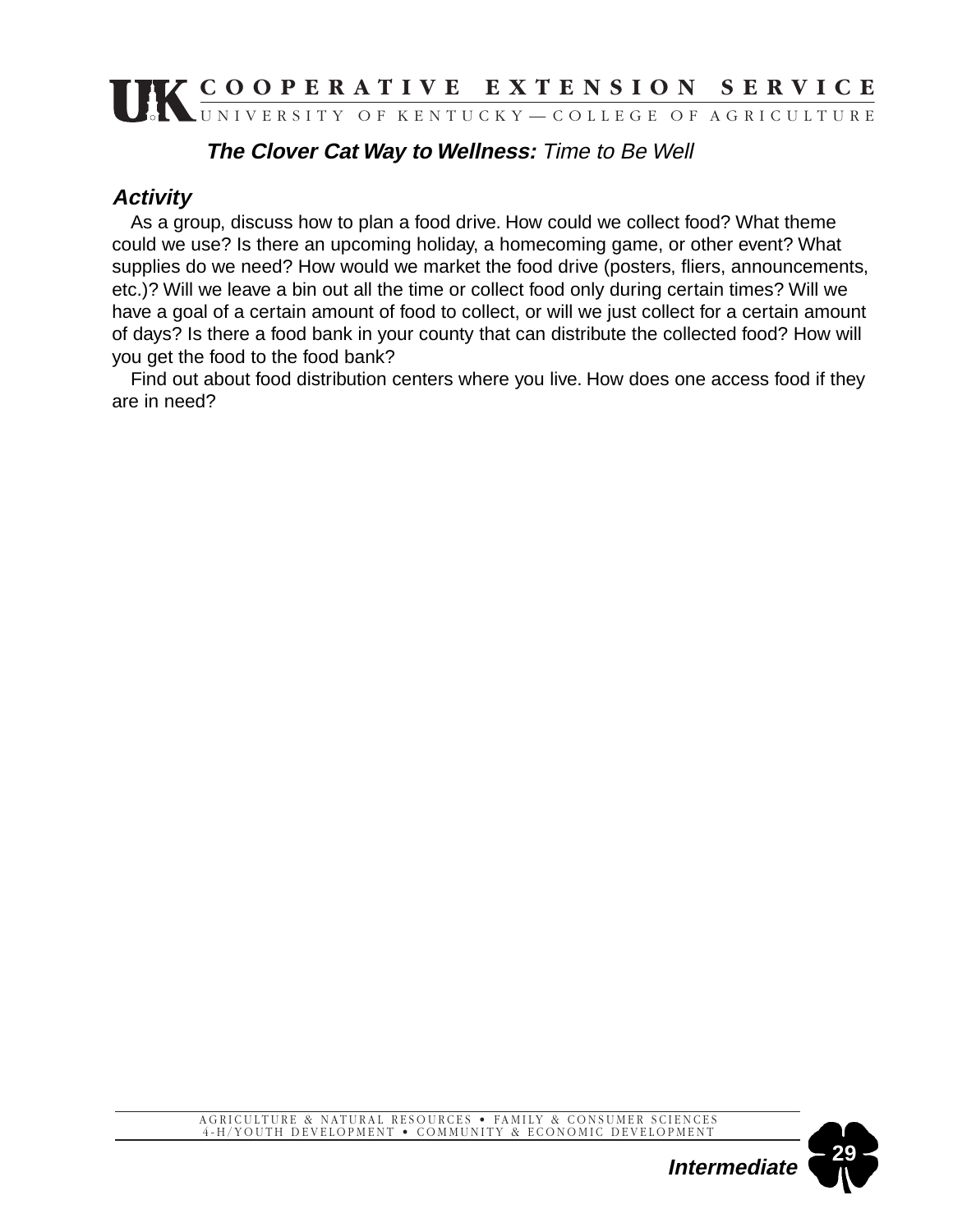

## **Reach for the Stars**

It is important to set and accomplish goals. Whether you are trying to break a personal record in the mile run or save up for that new snowboard, setting a goal will give you something to shoot for. Achieving a goal makes you feel successful, and when you feel successful in an activity, you are more likely to continue the activity. Do you like to run? Determine your own personal record in the mile run and try to break it. Set a realistic long-term goal and a series of easier-to-reach short-term goals. For example, if you can run one mile in 15 minutes, a long-term goal of 10 minutes is realistic but seems impossible. Break your long-term goal into a series of shorter goals. Aim for 14 minutes, then 13, then 12, and so on. If you stay with it, eventually you can reach that goal.

## **Tips for Reaching Goals**

- **Write your goal(s) down on paper.** It is easier to focus on your goal when it is staring you in the face. Out of sight, out of mind!
- **Gather information about how to attain your goal.** Read a magazine or ask someone who has experience with the goal you are working on. Being educated can only help you achieve your goal that much sooner.
- **Focus on your everyday progress.** A long-term goal may seem impossible to achieve, so think about success in terms of daily improvement. A journey of many miles begins with one step.
- **Know what works and what does not work.** Learn from past mistakes.
- **Once you achieve a goal, set another.** It's important to challenge yourself. Strive for constant improvement.

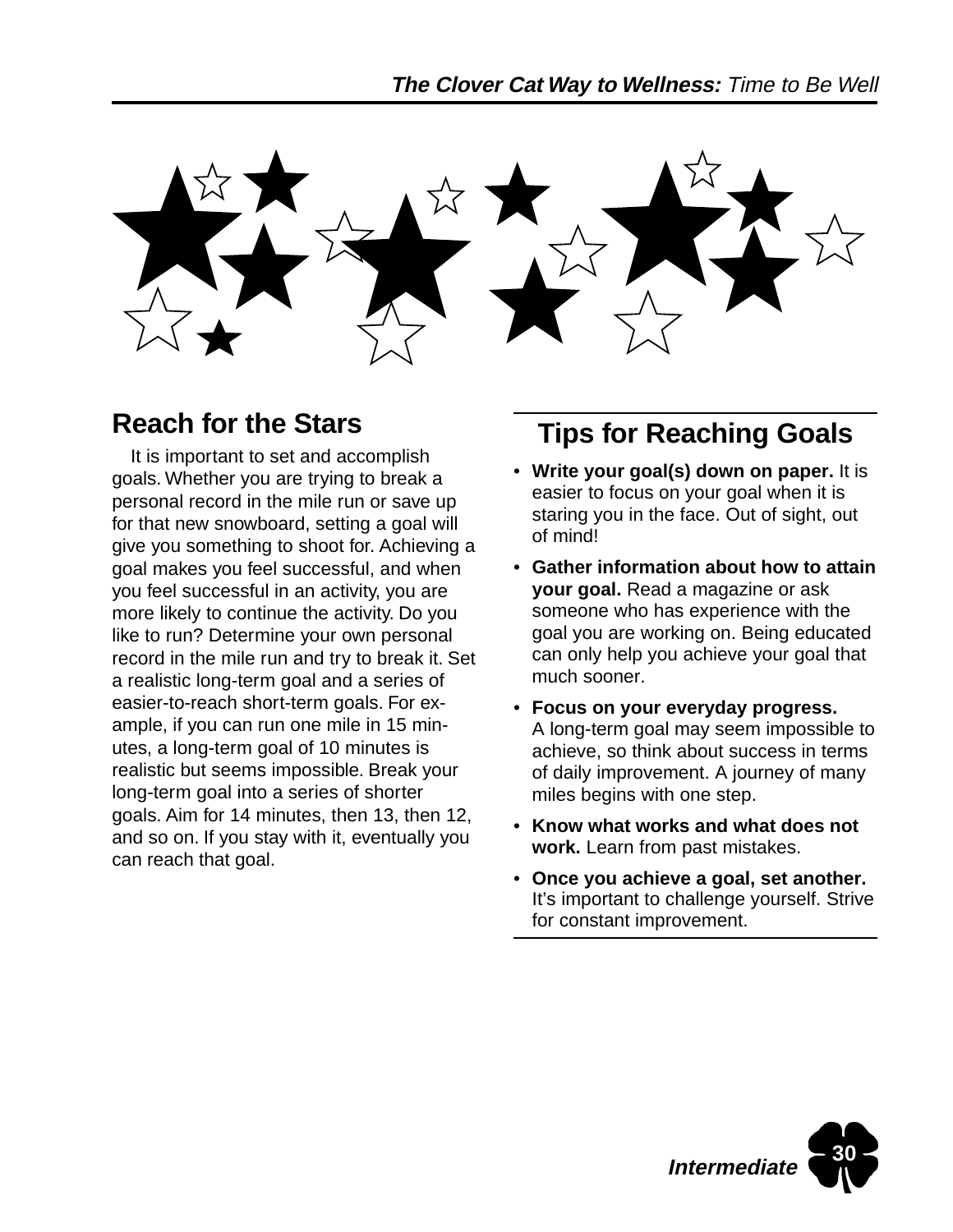### **The Clover Cat Way to Wellness:** Time to Be Well

### **Activity**

Divide into small groups. Individually, list a few long-term goals you would like to accomplish, such as learning to play the guitar, completing 10 pull-ups, or attending college. Share your long-term goals with one another. Each group can brainstorm their members' long-term goals and suggest a series of short-term goals to help them achieve their ultimate goal. Share results with the rest of the class.

1. Name one of your long-term goals.

2. What short-term goals will you need to accomplish to reach your long-term goal?

3. What is a realistic goal?

4. Who/what can help you achieve your goal(s)?